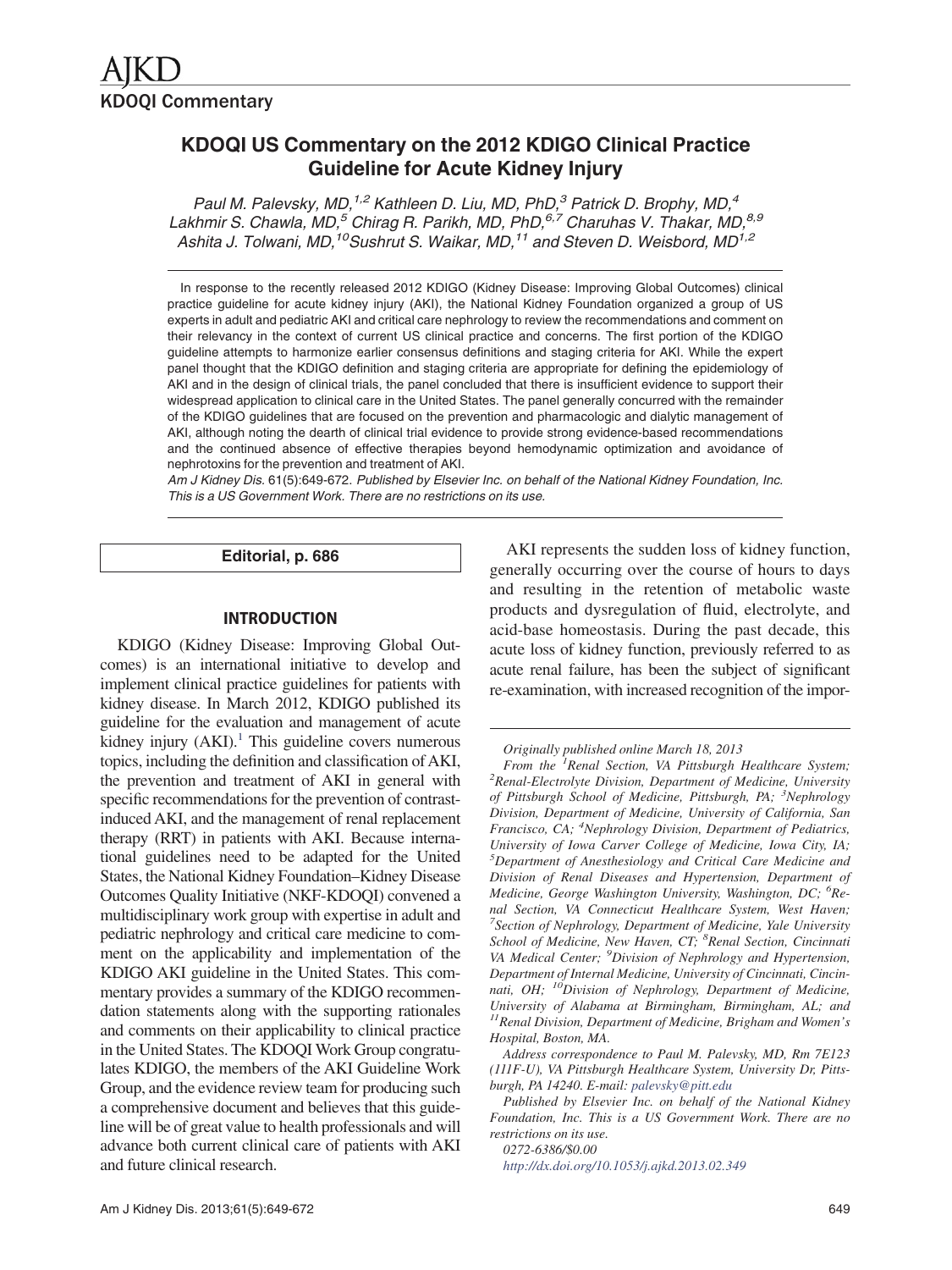|                  | <b>RIFLE</b>                                                                                                |                                                                     | <b>AKIN</b>  |                                                                                                                                |  |
|------------------|-------------------------------------------------------------------------------------------------------------|---------------------------------------------------------------------|--------------|--------------------------------------------------------------------------------------------------------------------------------|--|
| <b>Class</b>     | SCr <sup>a</sup>                                                                                            | <b>Urine Output</b><br>(common to both)                             | <b>Stage</b> | SCr <sup>b</sup>                                                                                                               |  |
| <b>Risk</b>      | Increased SCr to $>1.5\times$ baseline                                                                      | Urine output $<$ 0.5 mg/kg/h<br>for $>6$ h                          |              | Increase in SCr $\geq$ 0.3 mg/dL or<br>increase in SCr to $\geq$ 150%-<br>200% of baseline                                     |  |
| Injury           | Increased SCr to $>2\times$ baseline                                                                        | Urine output $<$ 0.5 mg/kg/h<br>for $>12$ h                         | 2            | Increase in SCr to $>$ 200%-<br>300% of baseline                                                                               |  |
| Failure          | Increased SCr to $>3\times$ baseline; or an<br>increase of $\geq$ 0.5 mg/dL to a value<br>of $\geq$ 4 mg/dL | Urine output $<$ 0.3 mg/kg/h<br>for $>$ 12 h or anuria for<br>>12 h | 3            | Increase in $SCr$ to $>300\%$ of<br>baseline; or to $\geq$ 4 mg/dL<br>with an acute increase of<br>$\geq$ 0.5 mg/dL; or on RRT |  |
| Loss             | Need for RRT for $>4$ wk                                                                                    |                                                                     |              |                                                                                                                                |  |
| <b>End Stage</b> | Need for RRT for $>3$ mo                                                                                    |                                                                     |              |                                                                                                                                |  |

<span id="page-1-0"></span>

|  |  | Table 1. RIFLE and AKIN Criteria for Diagnosis and Classification of AKI |  |
|--|--|--------------------------------------------------------------------------|--|
|--|--|--------------------------------------------------------------------------|--|

Abbreviations: AKI, acute kidney injury; AKIN, Acute Kidney Injury Network; RIFLE, risk, injury, failure, loss, end-stage disease; RRT, renal replacement therapy; SCr, serum creatinine.

<sup>a</sup>For RIFLE, the increase in SCr should be both abrupt (within 1-7 days) and sustained (>24 hours).

<sup>b</sup>For AKIN, the increase in SCr must occur in less than 48 hours.

tance of relatively small changes in kidney function on both short- and longer term clinical outcomes. $2-6$  This has resulted in the change in terminology from acute renal failure, for which the focus generally was limited to the most severe episodes with complete or nearcomplete loss of kidney function, to the current terminology of AKI, with increased focus on smaller decrements in kidney function.<sup>7-9</sup>

AKI may develop in a wide variety of settings, including in ambulatory outpatients, hospitalized patients, and, in particular, critically ill patients, for whom AKI represents a common complication of both underlying disease and treatment.AKI is associated with substantial morbidity and mortality. For example, severe AKI occurs in 5% of critically ill patients and is associated with mortality rates of 40%-70%.<sup>10-12</sup> Although recovery of kidney function occurs in the majority of patients surviving an episode of AKI, many patients remain dialysis dependent or are left with severe renal impairment. More recently, it has been recognized that even patients who have complete or near-complete recovery of kidney function are at increased risk of progressive chronic kidney disease (CKD) and that superimposition of AKI

on CKD is associated with acceleration in the rate of progression to end-stage disease.<sup>13-17</sup>

Our understanding of the epidemiology of AKI and interpretation of results across clinical trials has been hindered by the prior absence of a broadly accepted clinical definition, with more than 30 operational definitions of AKI used in published studies.<sup>18</sup> During the past decade, there has been a considerable effort to forge a consensus definition. The first attempt at developing a consensus definition, known as the RIFLE criteria, was developed by the Acute Dialysis Quality Initiative (ADQI) in 2002 [\(Table 1\)](#page-1-0).<sup>[19](#page-19-2)</sup> This definition considered 3 strata of severity (risk, injury, and failure) based on the magnitude of increase in serum creatinine level and/or the duration of oliguria, as well as 2 outcome stages (loss of kidney function and end-stage kidney disease). The risk, injury, and failure categories were constructed to provide gradations in severity of kidney dysfunction, with greater sensitivity associated with risk and greater specificity with failure. The RIFLE criteria subsequently were modified by the AKI Network (AKIN) by the addition of an absolute increase in serum creatinine level  $> 0.3$ 

<span id="page-1-1"></span>**Table 2.** Pediatric Modified RIFLE (pRIFLE) Criteria for Diagnosis and Classification of AKI in Children

| <b>Class</b>     | eCCr                                                               | <b>Urine Output</b>                                               |
|------------------|--------------------------------------------------------------------|-------------------------------------------------------------------|
| Risk             | eCCr decrease by $>25\%$                                           | Urine output $<$ 0.5 mL/kg/h for $>$ 8 h                          |
| Injury           | eCCr decrease by >50%                                              | Urine output $<$ 0.5 mL/kg/h for $>$ 16 h                         |
| Failure          | eCCr decrease by $>75\%$ ; or eCCr < 35 mL/min/1.73 m <sup>2</sup> | Urine output $<$ 0.3 mL/kg/h for $>$ 12 h; or anuria for $>$ 12 h |
| Loss             | Persistent failure for $>4$ wk                                     |                                                                   |
| <b>End Stage</b> | Persistent failure for $>3$ mo                                     |                                                                   |

Abbreviations and definitions: AKI, acute kidney injury; eCCr: estimated creatinine clearance using the Schwartz formula; RIFLE, risk, injury, failure, loss, end-stage disease.

Adapted and reproduced from Akcan-Arikan et al,<sup>20</sup> with permission of MacMillan Publishers Ltd.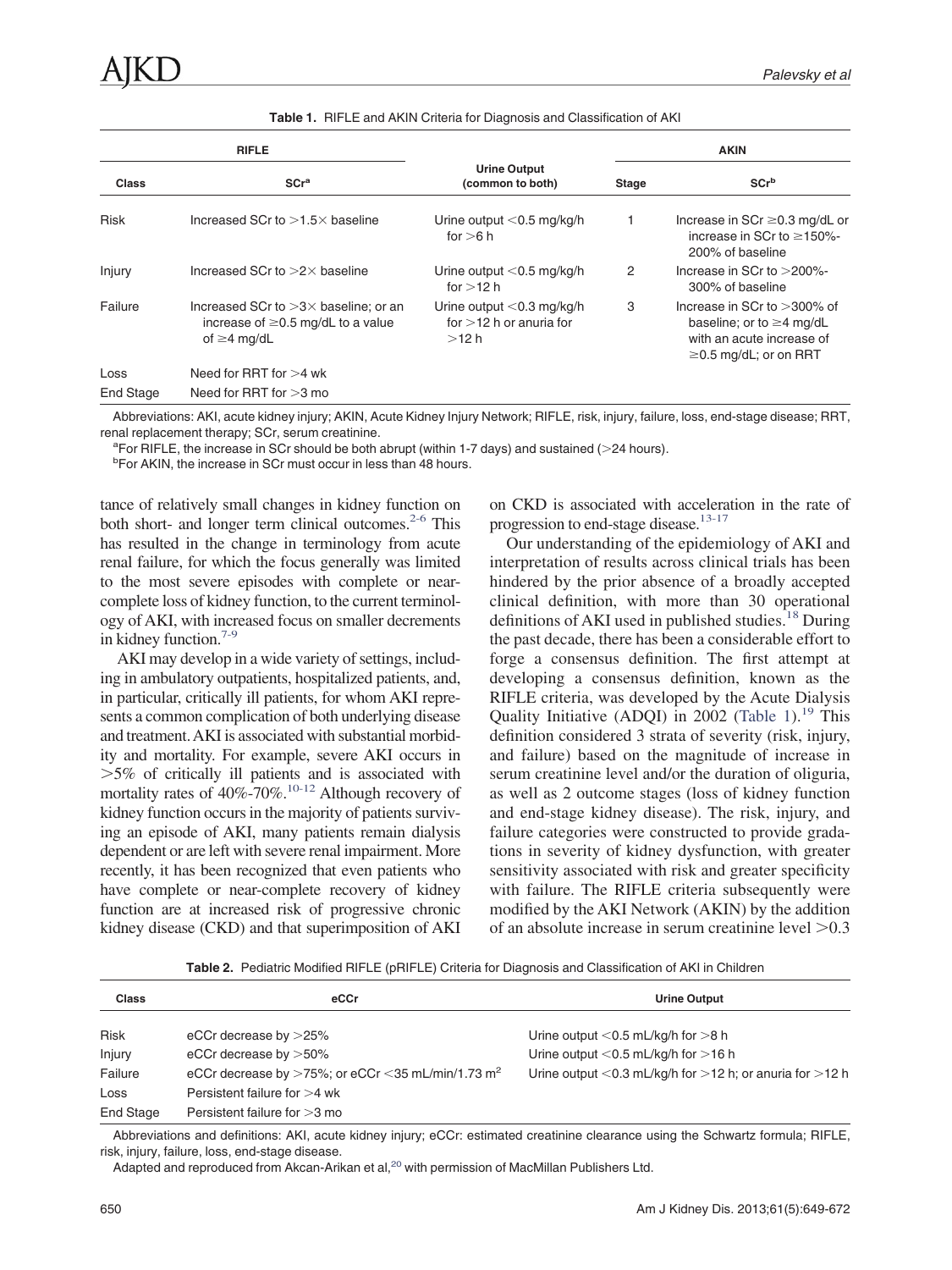mg/dL to the definition of AKI, a shortening of the time for the increase in serum creatinine level from 7 days to no more than 48 hours, and elimination of the 2 outcome criteria [\(Table 1\)](#page-1-0).<sup>[7,8](#page-18-2)</sup> A modification of the RIFLE criteria for use in pediatric patients (pRIFLE) has also been developed [\(Table 2\)](#page-1-1). $^{20}$  $^{20}$  $^{20}$  Validation studies using these definitions have demonstrated increased mortality risk associated with progressively more severe stages of AKI. The KDIGO AKI guideline builds upon these earlier efforts in defining AKI, with a full section of the guideline devoted to the definition of AKI.

The development of successful therapeutic strategies for the prevention and treatment of most forms of AKI has been disappointing. Although numerous agents have shown promise in experimental models, none has demonstrated utility in clinical care. A particular area of focus has been in the prevention of contrast-induced AKI. This common cause of AKI has been the focus of multiple preventative interventions because individuals at high risk of contrast-induced AKI can be readily identified and the timing of exposure can be predetermined, allowing an opportunity for intervention. In the absence of effective pharmacologic therapy, the management of established AKI is predominantly supportive care, with the use of RRT in severe AKI. There has been tremendous advancement in the technology and modalities available for providing RRT; however, the optimal approach to management of RRT in this setting remains controversial. The KDIGO AKI guideline provides specific recommendations, based on the current literature, for best practices in the prevention and management of AKI. In this KDOQI commentary, we have attempted to place this international guideline in the context of care practices in the United States. However, our commentary should be viewed in conjunction with the full KDIGO document when making clinical decisions.

# **REVIEW AND APPROVAL PROCESS FOR THIS COMMENTARY**

This commentary was developed by a Work Group convened by the NKF-KDOQI, beginning with selecting Co-Chairs by the KDOQI steering committee and individual members selected based on their clinical expertise and interest in the guideline process. Teleconferences took place during 2011 and 2012 to determine the specific areas for focus for this commentary. Individual sections focusing on each of the topical areas of the KDIGO AKI guideline were drafted by groups of coauthors based on detailed review of the particular KDIGO chapter supplemented by additional literature review, as needed. Because this was a commentary, no specific



<span id="page-2-0"></span>**Figure 1.** Strength of recommendation and level of evidence of the KDIGO Clinical Practice Guideline for Acute Kidney Injury recommendations. Level 1 corresponds to a recommendation statement of "we recommend"; Level 2, to a statement of "we suggest"; Not Graded was used to provide guidance based on common sense or when the topic does not allow adequate application of evidence. The quality of supporting evidence is graded from *A* to *D*, with letter grades corresponding to high, moderate, low, and very low quality of evidence, respectively.

voting occurred; rather, consensus among coauthors was achieved through discussion. The document was reviewed and approved by all coauthors and by the KDOQI leadership.

# **ASSESSMENT OF GUIDELINE QUALITY**

The KDIGO AKI guideline contains 87 individual recommendations, of which 26 (30%) are ungraded, 39 (45%) are level 2 recommendations, and only 22 (25%) are level 1 recommendations, reflecting the relative paucity of high-level data guiding the management of AKI [\(Fig 1\)](#page-2-0). In addition, many of the level 1 recommendations advise against the use of specific agents or therapeutic interventions.

All members of the Work Group completed the AGREE (Appraisal of Guideline for Research and Evaluation) II instrument to assess the quality of the KDIGO AKI guideline[.21-23](#page-19-4) Mean Work Group scores for each of the 23 elements and scaled domain scores for the 6 domains are provided in [Table 3,](#page-3-0) along with the scoring range for domain and overall scores. The domain scores ranged from 0.53 for applicability to 0.85 for editorial independence. The mean overall score provided was  $5.3 \pm 1.0$  on a 7-point scale. All Work Group members recommended the KDIGO AKI guideline for use, although the majority suggested that modifications could improve the guideline.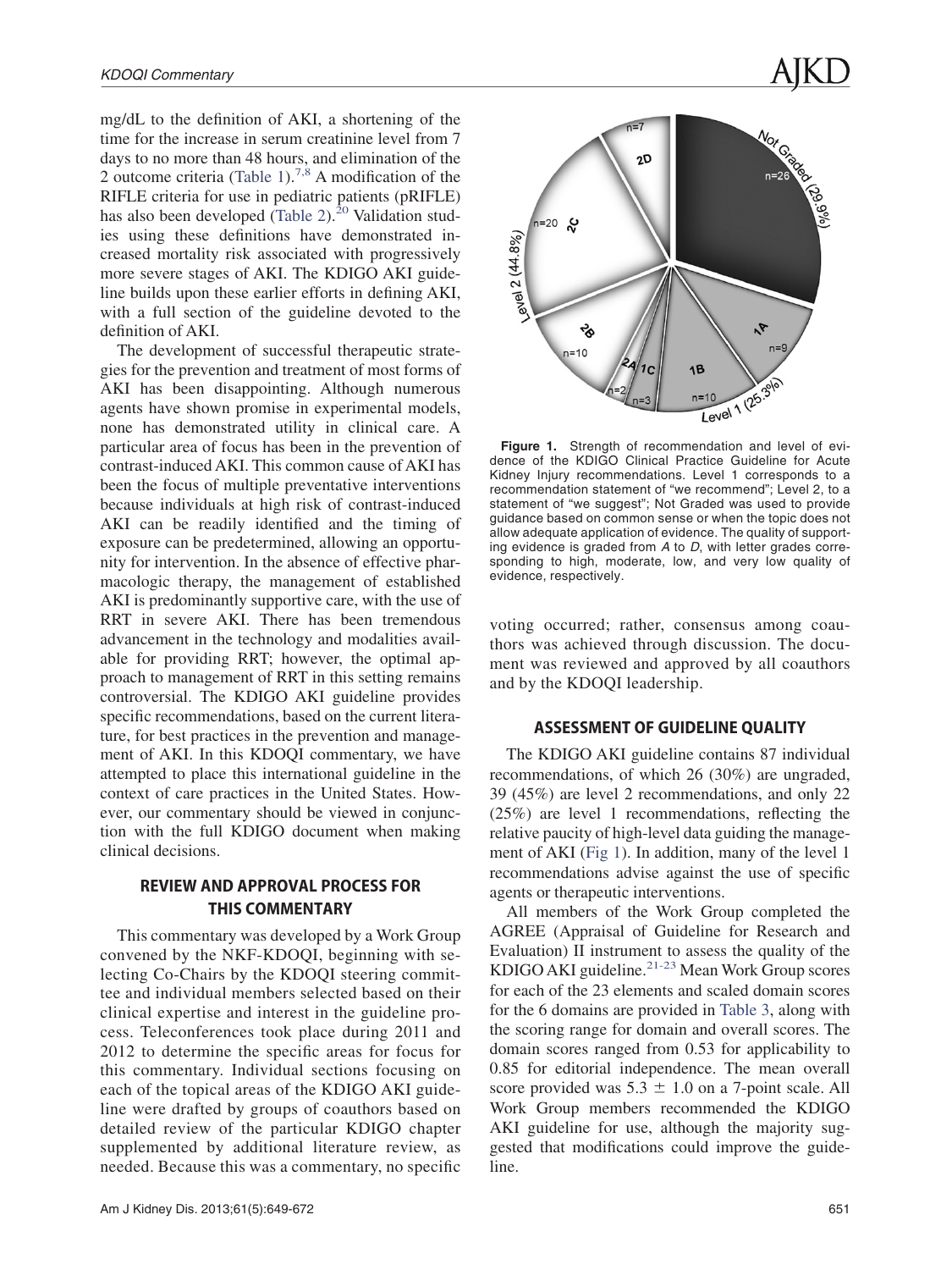| Domain                  | Element                                                                                                         | Score <sup>a</sup> | <b>Scaled Domain</b><br><b>Score</b> <sup>b</sup> |
|-------------------------|-----------------------------------------------------------------------------------------------------------------|--------------------|---------------------------------------------------|
| Scope and purpose       | 1. The overall objective(s) of the guideline is (are) specifically described.                                   | $6.0 \pm 0.9$      | 0.83                                              |
|                         | 2. The health question(s) covered by the guideline is (are) specifically<br>described.                          | $6.1 \pm 0.8$      |                                                   |
|                         | 3. The population (patients, public, etc) to whom the guideline is meant<br>to apply is specifically described. | $5.8 \pm 1.3$      |                                                   |
| Stakeholder involvement | 4. The guideline development group includes individuals from all<br>relevant professional groups.               | $5.7 \pm 1.6$      | 0.58                                              |
|                         | 5. The views and preferences of the target population (patients, public,<br>etc) have been sought.              | $2.9 \pm 1.8$      |                                                   |
|                         | 6. The target users of the guideline are clearly defined.                                                       | $4.9 \pm 1.1$      |                                                   |
| Rigor of development    | 7. Systematic methods were used to search for evidence.                                                         | $6.0 \pm 1.0$      | 0.76                                              |
|                         | 8. The criteria for selecting the evidence are clearly described.                                               | $6.1 \pm 0.9$      |                                                   |
|                         | 9. The strengths and limitations of the body of evidence are clearly<br>described.                              | $6.1 \pm 0.9$      |                                                   |
|                         | 10. The methods for formulating the recommendations are clearly<br>described.                                   | $5.9 \pm 0.9$      |                                                   |
|                         | 11. The health benefits, side effects, and risks have been considered in<br>formulating the recommendations.    | $5.6 \pm 1.5$      |                                                   |
|                         | 12. There is an explicit link between the recommendations and the<br>supporting evidence.                       | $5.4 \pm 0.9$      |                                                   |
|                         | 13. The guideline has been externally reviewed by experts prior to its<br>publication.                          | $4.9 \pm 2.1$      |                                                   |
|                         | 14. A procedure for updating the guideline is provided.                                                         | $4.4 \pm 2.2$      |                                                   |
| Clarity of presentation | 15. The recommendations are specific and unambiguous.                                                           | $4.9 \pm 0.9$      | 0.73                                              |
|                         | 16. The different options for management of the condition or health<br>issue are clearly presented.             | $5.1 \pm 1.5$      |                                                   |
|                         | 17. Key recommendations are easily identifiable.                                                                | $6.1 \pm 0.8$      |                                                   |
| Applicability           | 18. The guideline describes facilitators and barriers to its application.                                       | $4.6 \pm 1.8$      | 0.53                                              |
|                         | 19. The guideline provides advice and/or tools on how the<br>recommendations can be put into practice.          | $4.1 \pm 1.5$      |                                                   |
|                         | 20. The potential resource implications of applying the<br>recommendations have been considered.                | $4.4 \pm 1.3$      |                                                   |
|                         | 21. The guideline presents monitoring and/or auditing criteria.                                                 | $3.7 \pm 1.9$      |                                                   |
| Editorial independence  | 22. The views of the funding body have not influenced the content of the<br>guideline.                          | $6.1 \pm 0.9$      | 0.85                                              |
|                         | 23. Competing interests of guideline development group members have<br>been recorded and addressed.             | $6.1 \pm 0.9$      |                                                   |

<span id="page-3-0"></span>**Table 3.** KDOQI Work Group's Appraisal of the KDIGO AKI Guideline Using the AGREE II Instrument

Abbreviation: AGREE, Appraisal of Guideline for Research and Evaluation.

aciven as mean ± standard deviation. Individual element statement is scored on a 7-point scale where 1 represents "strongly disagree" and 7 represents "strongly agree."

**bDomain scores are reported on a scale from 0-1**, where a score of 0 would represent all reviewers providing the minimum possible score for each element in the domain and a score of 1 indicating that all reviewers gave the highest possible score for all elements in the domain.

#### **REVIEW OF KDIGO AKI RECOMMENDATIONS**

# **Definition and Classification of AKI**

### **Commentary**

*Overview*. The first group of recommendation statements in the KDIGO AKI Guideline addresses the definition of AKI [\(Box 1\)](#page-4-0). Of these 13 recommendation statements, 12 are not graded. The KDIGO Work Group began by defining AKI by harmonizing the prior RIFLE and AKIN criteria.<sup>7,19</sup> In the RIFLE criteria [\(Table 1\)](#page-1-0), AKI was defined based on a  $\geq 50\%$ increase in serum creatinine level occurring over 1-7 days or the presence of oliguria for more than 6 hours. The AKIN criteria added an absolute increase in serum creatinine level of 0.3 mg/dL and reduced the timeframe for the increase in serum creatinine level to 48 hours [\(Table 1\)](#page-1-0). The KDIGO Work Group harmonized these 2 definitions, keeping the absolute increase in serum creatinine level of  $\geq 0.3$  mg/dL within 48 hours from the AKIN definition, but returning to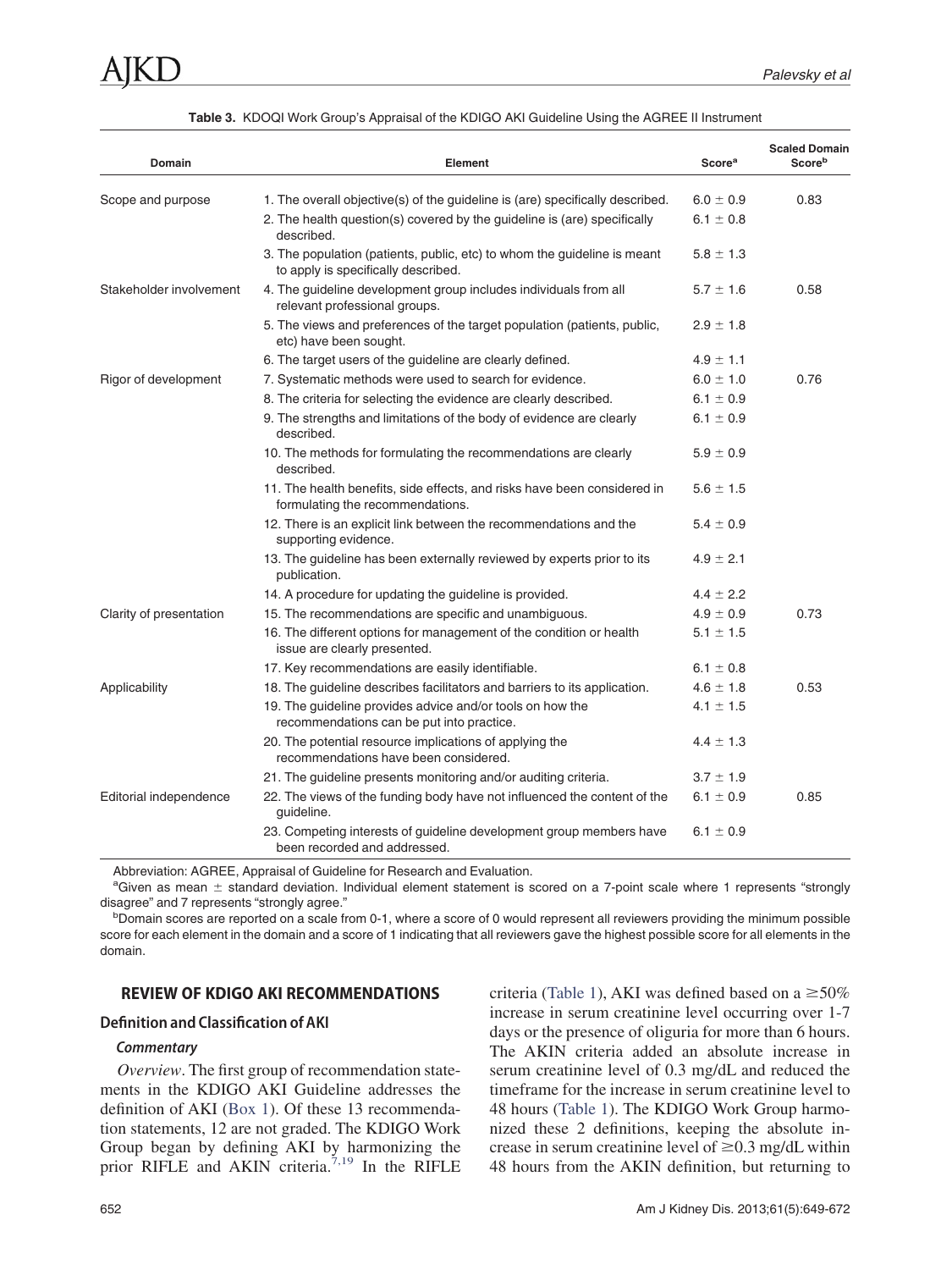#### <span id="page-4-0"></span>**Box 1.** Summary of KDIGO Recommendation Statements: Definition of AKI.

2.1.1: AKI is defined as any of the following (*Not Graded*): • Increase in SCr by  $\geq$ 0.3 mg/dL ( $\geq$ 26.5  $\mu$ mol/L) within 48 hours; or  $\bullet$  Increase in SCr to  $\geq$  1.5 times baseline, which is known or presumed to have occurred within the prior 7 days; or • Urine volume  $<$  0.5 mL/kg/h for 6 hours. 2.1.2: AKI is staged for severity according to the following criteria.<sup>a</sup> (Not Graded) Stage 1: Increase in SCr by 1.5-1.9 times baseline; OR Increase in sSCr by  $\geq$ 0.3 mg/dL ( $\geq$ 26.5  $\mu$ mol/L); OR Urine output  $<$  0.5 mL/kg/h for 6-12 hours Stage 2: Increase in SCr by 2.0-2.9 times baseline; OR Urine output  $<$  0.5 mL/kg/h for  $\ge$  12 hours Stage 3: Increase in SCr by 3.0 times baseline; OR Increase in SCr to 4.0 mg/dL (353.6  $\mu$ mol/L); OR Initiation of renal replacement therapy; OR In patients <18 years, decrease in eGFR to 35 mL/min/1.73 m<sup>2</sup>; OR Urine output  $<$  0.3 mL/kg/h for  $\geq$  24 hours; OR Anuria for  $\geq$  12 hours 2.1.3: The cause of AKI should be determined whenever possible. (*Not Graded*) 2.2.1: We recommend that patients be stratified for risk of AKI according to their susceptibilities and exposures. (*1B*) 2.2.2: Manage patients according to their susceptibilities and exposures to reduce the risk of AKI (see relevant guideline sections). (*Not Graded*) 2.2.3: Test patients at increased risk for AKI with measurements of SCr and urine output to detect AKI. (*Not Graded*) Individualize frequency and duration of monitoring based on patient risk and clinical course. (*Not Graded*) 2.3.1: Evaluate patients with AKI promptly to determine the cause, with special attention to reversible causes. (*Not Graded*) 2.3.2: Monitor patients with AKI with measurements of SCr and urine output to stage the severity, according to Recommendation 2.1.2. (*Not Graded*) 2.3.3: Manage patients with AKI according to the stage (Fig 2) and cause. *(Not Graded*) 2.3.4: Evaluate patients 3 months after AKI for resolution, new onset, or worsening of pre-existing CKD. (*Not Graded*) ● If patients have CKD, manage these patients as detailed in the KDOQI CKD Guideline (Guidelines 7-15). (*Not Graded*) ● If patients do not have CKD, consider them to be at increased risk for CKD and care for them as detailed in the KDOQI CKD Guideline 3 for patients at increased risk for CKD. (*Not Graded*)

*Note:* Conversion factor for SCr mg/dL to  $\mu$ mol/L,  $\times$ 88.4.

Abbreviations: AKI, acute kidney injury; CKD, chronic kidney disease; eGFR, estimated glomerular filtration rate; SCr, serum creatinine.

Reproduced with permission of KDIGO from the *KDIGO Clinical Practice Guideline for Acute Kidney Injury*. [1](#page-18-0)

<sup>a</sup>The staging information is adapted from a table presented in the guideline.

the 7-day timeframe for the  $\geq 50\%$  increase in serum creatinine level. With regard to pediatric AKI, the KDIGO definition did not adopt the smaller changes in estimated creatinine clearance proposed in the pRIFLE criteria. Rather, the KDIGO Work Group suggested that the absolute change in creatinine level of  $\geq 0.3$  mg/dL that is part of the KDIGO AKI definition would capture most pediatric AKI. The KDIGO definition considers a decrease in estimated glomerular filtration rate (eGFR) to  $\leq$ 35 mL/min/  $1.73 \text{ m}^2$  to be stage 3 AKI in pediatric patients, as initially proposed in the pRIFLE criteria.<sup>20</sup>

Overall, while our KDOQI Work Group concurred with the efforts on the part of KDIGO to meld the RIFLE and AKIN criteria into a uniform definition of AKI, we have significant reservations regarding the applicability of this definition and staging system to clinical practice. The RIFLE and AKIN definitions and staging systems have substantially enhanced the ability to conduct epidemiologic studies, and we support the use of the KDIGO AKI guideline definition and staging strategy for future epidemiologic research until novel biomarkers facilitate

the development of better criteria. We concur that the rigorous application of a standard definition will permit epidemiologic comparisons across populations and over time. In addition, the definitions as described have value in standardization of entry criteria and endpoints in clinical trials of AKI. However, we question whether these criteria are currently appropriate to guide clinical management of adult patients.

The successive stages of a serum creatinine–based AKI definition reflect a tradeoff between sensitivity and specificity. At low stages, sensitivity is high (ie, almost every patient with true AKI is identified), but specificity is low (ie, many patients without true AKI are misidentified as having AKI). As part of the decision to recommend a cutoff value based on a biomarker such as serum creatinine or physiologic variable such as urine output, the implications of the cutoff need to be carefully considered. We thought that particularly in the United States, where defensive medicine is common due to the highly litigious environment in which many physicians practice, the KDIGO definition may result in a dramatic increase in nephrology consultations and have the unin-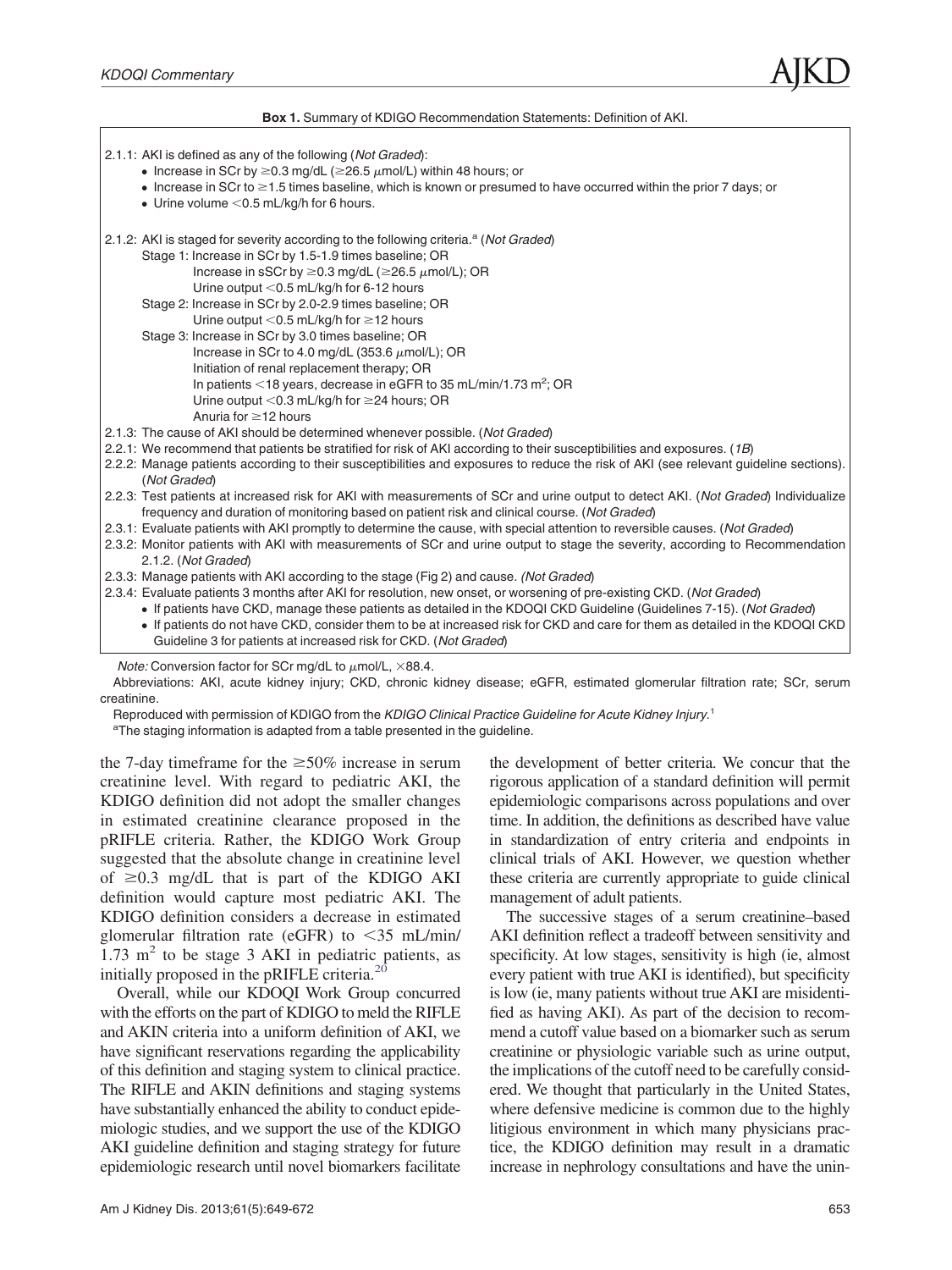# AIKI)

tended adverse consequence of diverting limited resources toward a large number of patients for whom specialty referral may have uncertain benefit.

However, we recognize that the clinical application of the KDIGO AKI definition could increase the early recognition of AKI. Given the current lack of effective pharmacologic interventions for AKI, early recognition based on small changes in serum creatinine level or urine output could allow implementation of simple interventions—such as avoiding potentially nephrotoxic medications or diagnostic or therapeutic procedures that are associated with increased risk of AKI unless clearly clinically indicated, or judicious protocol-driven volume resuscitation—that could reduce the risk of more severe kidney injury.

In addition to these more global concerns, our Work Group identified several specific issues regarding the definition and staging criteria that we believe require specific comment, as discussed next.

*Inclusion of urine output into the definition of AKI.* Both RIFLE and AKIN included duration of oliguria in their definitions and staging criteria [\(Table 1\)](#page-1-0). Several criticisms have been offered of these urine output criteria, many of which are acknowledged by the KDIGO AKI Guideline Work Group but deserve further mention. Only a small number of studies have examined the urine output criteria for AKI and correlated them with adverse clinical outcomes, in contrast to the numerous studies that have focused on the serum creatinine criteria. The studies that have evaluated the urine output component of the criteria have found poor calibration between these criteria and the serum creatinine criteria. $24$  Specifically, when assessed, there was poor prognostic correlation between the briefer durations of oliguria and small changes in serum creatinine level. Second, oliguria may be an appropriate response to volume depletion and hence reflect under-resuscitation rather than injury to the kidney, which is implicit in the term "AKI." Therefore, even demonstrating an association between oliguria and adverse clinical outcomes is insufficient to justify its incorporation into the definition of AKI. Third, the use of a weight-based definition for AKI limits its use in the obese due to the nonlinear relationship between body weight and urine output. Under the current definition, urine output of 40 mL/h in a 90-kg patient for 12 hours would lead to classification as stage 2 AKI. Fourth, diuretic administration has been shown to change RIFLE classification by urine output criteria, $24$  as would be expected when a definition is based on a physiologic variable that can be manipulated pharmacologically. Finally, the use of oliguria in a definition of AKI may promote its use in clinical practice as a surrogate end point. We know from several studies that pharmacologic agents that can increase urine output independent of augmentation of kidney function, such as loop diuretics or dopamine, may not be helpful and may even be harmful in some settings.<sup>[25,26](#page-19-6)</sup> While the inclusion of these criteria in the AKI guideline may have the beneficial effect of encouraging more rigorous documentation of urine output and overall fluid balance in settings outside the operating room and critical care units, there are also risks of unintended consequences with defining transient oliguria as AKI. In particular, we believe that current data are inadequate to support the reliance on oliguria as a surrogate end point in clinical trials or in performance metrics. We note that pediatric, and in particular neonatal, providers rely heavily on urine output and weight-based fluid balance and therefore inclusion of these parameters in the pediatric AKI criteria is reasonable; furthermore, neonates in particular are unlikely to have morbid obesity and therefore the methodological issues with weight-based urine output are somewhat less problematic. Nonetheless, further research is needed in the pediatric population to determine what metrics are best used to define AKI, and practitioners should recognize that many of the same limitations to the use of urine output criteria apply in the pediatric population.

*Use of small changes in serum creatinine to define AKI.* The inclusion of a small absolute change in serum creatinine level in the AKIN definition of AKI was based on the demonstration by Chertow et  $al<sup>4</sup>$  $al<sup>4</sup>$  $al<sup>4</sup>$  that minor fluctuations in serum creatinine concentration were strongly associated with adverse outcomes in a retrospective analysis of data from individuals hospitalized at a single medical center. Although the association remained, albeit attenuated, after multivariable adjustment, only administrative data were available for construction of the multivariable models, and residual confounding may have been present. Small changes in serum creatinine level have also been identified to be of prognostic importance in subsequent studies. Even a 0.1-mg/dL increase in serum creatinine level appears to be associated with increased risk compared to no change in serum creatinine level.[27](#page-19-7) Whether these small changes in serum creatinine level reflect clinically meaningful fluctuations in kidney function that are causally linked to adverse outcomes or are merely a marker of underlying vascular disease or diminished renal reserve, which could be the actual mediators of the adverse outcomes, remains unresolved. Furthermore, an implicit assumption underlying the incorporation of small changes in serum creatinine concentration into the definition of AKI is that GFR in an individual is constant over time and not subject to physiologic fluctuation. In addition, biological fluctuation in serum creatinine level may also result from variations in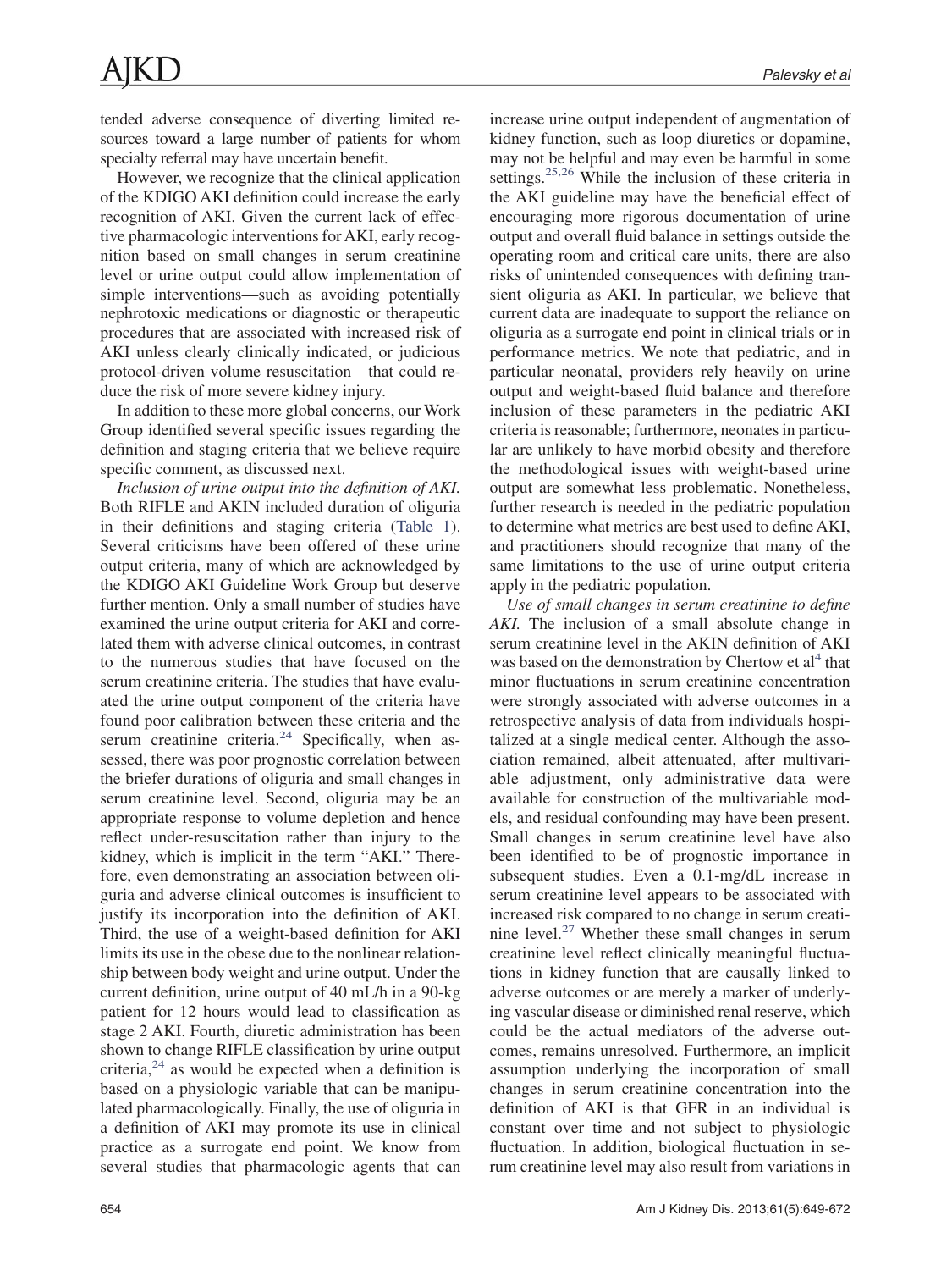diet, creatinine generation, tubular secretion, medications, and variability in sodium and volume homeostasis that are within the physiologic range. Such fluctuation in serum creatinine concentration is more prominent in individuals with decreased renal reserve or overt CKD. For all these reasons, an absolute change in serum creatinine level of 0.3 mg/dL may represent a relatively inconsequential change in GFR in patients with underlying CKD and not reflect superimposed acute pathology. Despite these concerns in adult patients, in neonatal/pediatric patients, such small changes in serum creatinine level may represent relatively large changes in actual GFR that should not be disregarded. Whether novel biomarkers of tubular injury may enhance risk stratification of patients with small changes in serum creatinine level is a question that requires further investigation and may lead to further refinement of AKI staging.

*The independent role of duration of AKI.* Several recent studies have suggested that duration of AKI may be a more important predictor of outcomes than the magnitude of change in serum creatinine level. For example, in one study, even a transient elevation in creatinine level  $( $3 \text{ days}$ )$  was associated with increased risk of death, and the risk of mortality was greater in patients with prolonged duration of  $AKI<sup>28</sup>$  $AKI<sup>28</sup>$  $AKI<sup>28</sup>$ After adjustment for duration of AKI, staging was no longer predictive of adverse outcomes. Unfortunately, this important dimension can only be assessed retrospectively and cannot be included in prospective staging criteria; however, consideration should be given to including an assessment of duration of AKI in future criteria designed for epidemiologic studies.

*Pediatric-specific concerns.* The KDOQI Work Group also had several concerns regarding the application the KDIGO definition and staging of AKI to the pediatric population. One of the major concerns with both the RIFLE and AKIN criteria is that they are problematic for smaller (pediatric) patients with low muscle mass. The pRIFLE criteria were developed to address the issues of applying the adult criteria to the pediatric population.<sup>20</sup> For example, because abnormally elevated serum creatinine measurements are often overlooked in pediatric patients (due to adult normative data in laboratory readouts), utilization of the pRIFLE criteria might improve identification of those with true AKI. The pRIFLE criteria have been used widely in pediatric clinical research and efforts are now being made to apply these criteria in clinical practice. However, there are significant differences between the KDIGO and pRIFLE criteria. Consequently, further validation will be required prior to the adoption of the KDIGO criteria into research and practice. Specifically, pediatric nephrologists will want to better understand whether the differences in the 2

definitions result in the identification of different patient groups, and if so, what systematic biases may be introduced by these differences. Thus, it was unclear to the KDOQI Work Group whether pediatric nephrologists would widely embrace the new KDIGO AKI definition or continue to apply the pRIFLE criteria.

In addition, most pediatric patients will not necessarily have had previous serum creatinine measurements and therefore baseline renal function determination is often assumed to be normal, which may be problematic. In addition, the neonatal population remains an enigma in terms of renal function determination, making both the definition and identification of AKI in this population difficult. Many neonates have not attained full renal mass development at birth and are obligatorily born with low GFR, which improves with growth and development. AKI in neonates is often associated with high urine output, which may go unrecognized given the paucity of serum creatinine measurements in this patient cohort. Finally, immediately after birth, serum creatinine level in neonates often reflects maternal creatinine levels, which must be considered when evaluating renal function. However, the recommendation of a 0.3-mg/dL increase in serum creatinine level (even in the context of baseline maternal creatinine level) should be sufficient to trigger concern, and this component of the definition is applicable in the neonatal population.

In addition to defining and staging AKI, the KDIGO guideline introduces the new term acute kidney disease (AKD), defined as AKI, or GFR  $\leq 60$  mL/min/  $1.73$  m<sup>2</sup> for less than 3 months, or a decrease in GFR by  $\geq$ 35% or an increase in serum creatinine level by  $>50\%$  for less than 3 months, or structural kidney damage of less than 3 months' duration. While we understand the nosological rationale for developing terminology to describe patients with kidney disease that does not meet the criteria for either AKI or CKD, we have concern that the introduction of this terminology may confuse clinicians and inappropriately divert attention away from diagnostic considerations. While CKD encompasses a number of pathophysiologically and histopathologically distinct diseases, arguably the majority of patients with CKD have diseases such as hypertensive nephrosclerosis and diabetic nephrosclerosis, for which treatment approaches are similar. However, in the acute setting, distinctions between causes of disease have greater consequence. To lump the broad range of conditions that result in acute and subacute kidney disease, ranging from acute tubular necrosis to obstructive uropathy, atheroembolic disease, and rapidly progressive glomerulonephritis, into the single umbrella term of AKD runs the risk of promoting diagnostic laziness among clinicians who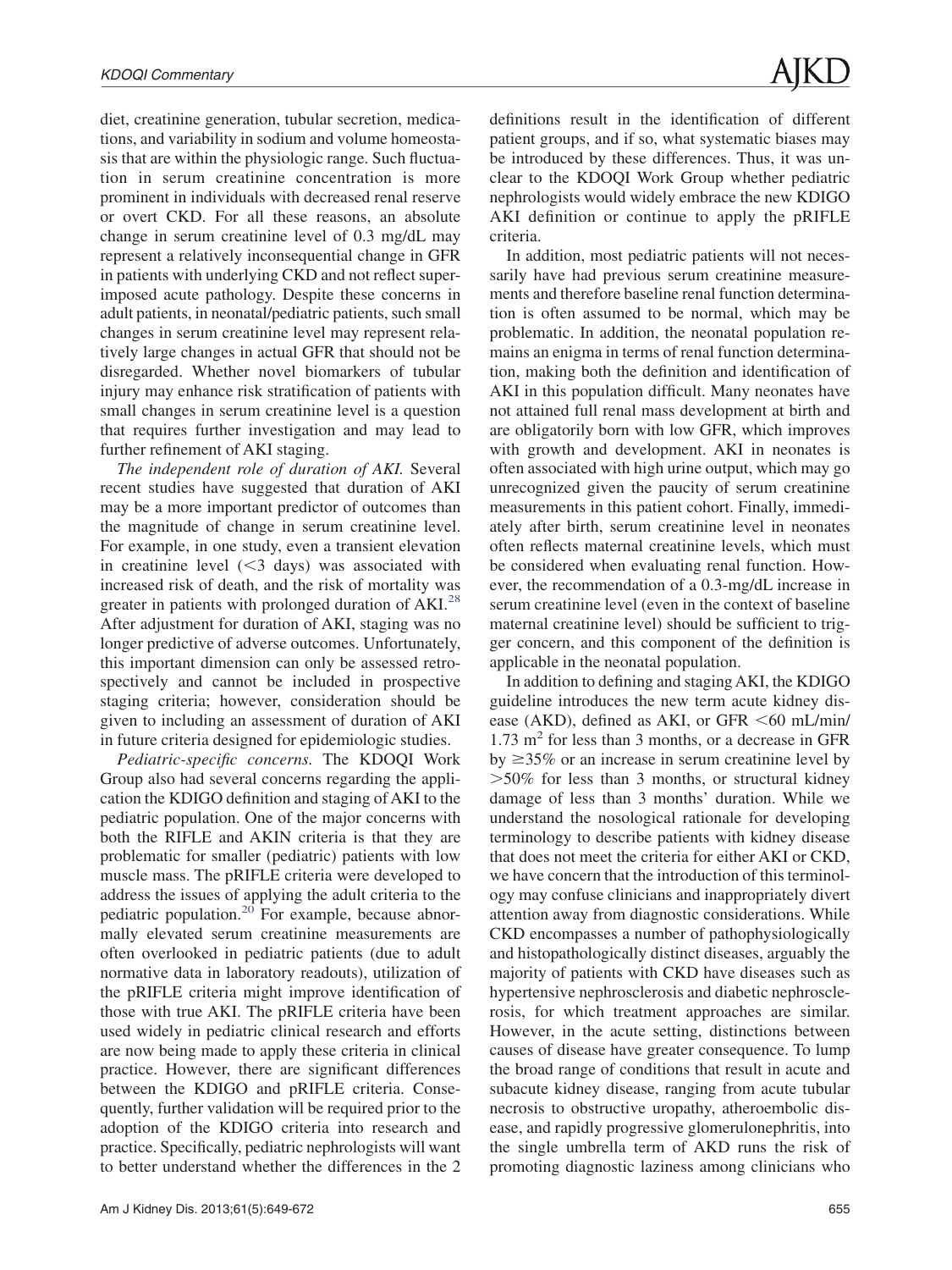

<span id="page-7-0"></span>**Figure 2.** Stage-based management of acute kidney injury (AKI). Shading of boxes indicates priority of action—solid shading (with white lettering) indicates actions that are equally appropriate at all stages whereas graded shading (with black lettering) indicates increasing priority as intensity increases. Abbreviation: ICU, intensive care unit. Reproduced with permission of KDIGO from the *KDIGO Clinical Practice Guideline for Acute Kidney Injury*. [1](#page-18-0)

would have a convenient name to apply rather than an abnormal laboratory value to investigate. We would have welcomed a more in-depth discussion of what specific kidney diseases are likely to segregate to AKD as opposed to AKI or CKD and how the introduction of a new term was thought by the authors to help in clinical practice. While AKD may be a useful construct in epidemiologic studies, we believe the use of this term should be discouraged in clinical practice.

In contrast to our reservations regarding the introduction of the AKD terminology, we strongly concur with the KDIGO recommendations that the cause of AKI should be determined whenever possible and that patients with AKI should be evaluated promptly to determine the cause, with special attention to reversible causes. However, our Work Group had several concerns regarding several of the other recommendations related to the evaluation and general management of patients with and at risk of AKI. Specifically, our Work Group has concerns regarding the recommendation to manage patients with AKI according to the stage and cause. We believe that the stage-based management recommendations [\(Fig 2\)](#page-7-0) are not adequately evidence based. These recommendations implicitly assume homogeneity within each AKI stage and successive increases in severity across stages. As a result of the lack of correlation between serum

creatinine level and GFR in the acute setting, a patient's serum creatinine level may increase, resulting in apparent progression in AKI stage, despite improvement in GFR. Clearly no guideline can accommodate all the subtleties of clinical practice or substitute for clinical judgment, but the recommendations for management overall were relatively nonspecific and unlikely to help in daily clinical practice. We are especially concerned that the development of clinical action plans based on AKI stage may result in inappropriate protocolization of care. While recommendations such as discontinuation of nephrotoxic agents when possible and ensuring volume status and perfusion pressure in high-risk patients or patients with AKI, waiting until stage 2 AKI to check for changes in drug dosing implies that this need not be done earlier, while the recommendations for considering initiation of RRT and intensive care unit admission in stage 2 AKI seem premature. Overall, we thought that the extreme heterogeneity of AKI and its lack of consistent mapping to stages 1, 2, and 3 make the proposed stage-based management of AKI clinically unhelpful and inapplicable to many patients.

We agree with the emphasis on close postdischarge clinical evaluation of patients with moderate to severe AKI given the recent identification of an association between AKI and long-term outcomes such as renal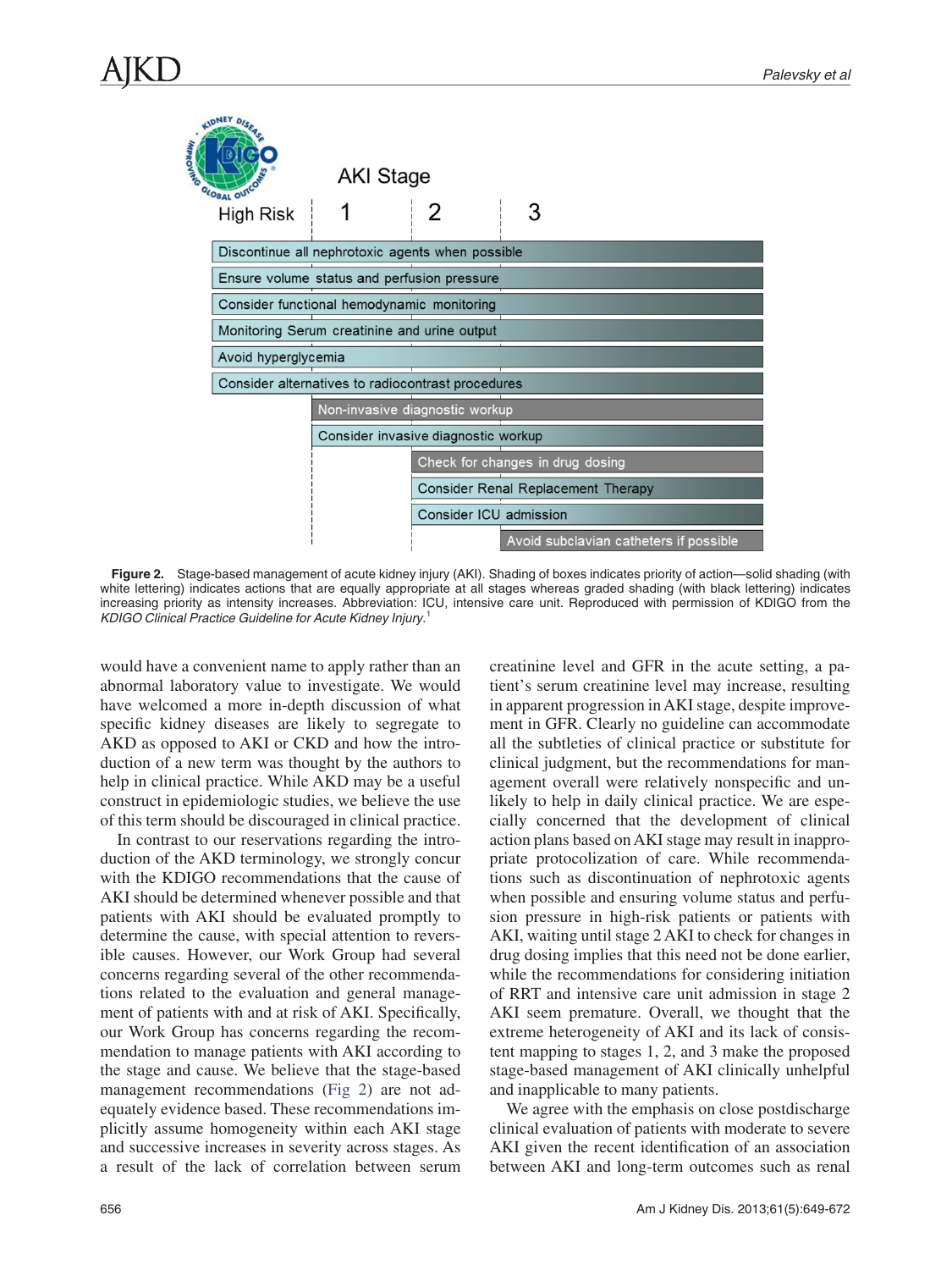function decline and mortality. However, we are concerned that clinicians may be overwhelmed by 3-month follow-up of many patients with stage 1 AKI, who will constitute the majority of individuals identified by the AKI definition due to transient oliguria or small changes in serum creatinine level. The risk of progressive CKD after AKI is related to the severity of  $AKI, <sup>16,29,30</sup>$  $AKI, <sup>16,29,30</sup>$  $AKI, <sup>16,29,30</sup>$  suggesting that risk stratification on the basis of AKI severity may be useful in guiding the timing of outpatient follow-up. Those with stage 3 AKI, for example, will likely require far earlier postdischarge follow-up. Furthermore, patients with AKI in the setting of pre-existing CKD or those who develop worsening CKD as a consequence of an episode of AKI could represent a particularly highrisk group.

In the pediatric population, the 3-month time to follow-up may be reasonable. The CKiD (Chronic Kidney Disease in Children) national trial has identified that a large number of the patients available for that patient cohort were at-risk patients in the neonatal population[.31](#page-19-10) Although the evidence for transition from AKI to CKD in the pediatric population is also observational and further epidemiologic research is required, the number of pediatric patients with AKI is much smaller than in the adult population and the stakes of missing nascent CKD may be greater given the potential longer duration of follow-up than in the adult population. Thus, we would suggest that early follow-up among pediatric patients with AKI is advisable.

# **ImplicationsWithin US Health Care**

1. The KDIGO definition and staging system for AKI provides an important tool for conducting epidemiologic studies and for the design of clinical trials and helps increase awareness of the importance of small changes in kidney function in the acute setting. However, there is insufficient validation of this definition and staging system for its use in the diagnosis and clinical management of patients. In particular, we do not believe that there are sufficient data to support use of the stage-based management approach proposed in the KDIGO guideline. Rather, management of patients with AKI should be based on assessment of overall clinical status, including specific cause of AKI, trends in kidney function over time, comorbid conditions, assessment of volume status, and concomitant acid-base and electrolyte disturbances.

2. While AKI is an important risk factor for the development and progression of CKD, the majority of patients with mild, readily reversible AKI (eg, the patient with no baseline CKD who presents with reversible AKI in the setting of volume depletion) are at relatively low risk of progressive CKD. From a public health standpoint in the United States, follow-up of kidney function after an episode of AKI should be targeted to the highest risk populations, including neonatal/pediatric patients, individuals with baseline CKD, and patients with severe AKI or who have incomplete recovery of kidney function at hospital discharge.

3. The KDIGO recommendations for definition and staging of adult AKI should not be used for the development of clinical performance measures.

4. Administrative coding for AKI should not be based solely on this definition and staging system.

# **Prevention and Treatment of AKI**

## **Commentary**

The section of the KDIGO guideline on prevention and treatment of AKI includes 7 level 1 recommendations and 22 level 2 recommendations [\(Box 2\)](#page-9-0). Our KDOQI Work Group agreed with the 7 level 1 recommendations and thought that they were generally applicable in the United States. These focused on the use of vasopressors and fluids to treat patients in shock; avoidance of diuretics, dopamine, and recombinant human IGF-1 (insulin-like growth factor 1) to prevent or treat AKI; therapeutic drug monitoring during the use of aminoglycosides; and avoidance of nephrotoxic medications when possible. Importantly, avoidance of nephrotoxins is not always possible. For example, some pathogens are not effectively treated by azoles or echinocandins: *Candida krusei* is intrinsically resistant to azoles, and *Candida parapsilosis* is frequently resistant to echinocandins.

The KDOQI Work Group largely agreed with the recommendation to use isotonic crystalloids rather than colloids for volume expansion in patients at risk of AKI or with AKI. In addition, we noted that there appears to be harm with starch-containing fluids. $32-36$ Therefore, these solutions should be avoided in patients at risk of AKI or with AKI. Along the same lines, albumin resuscitation has been associated with harm in patients with traumatic brain injury and should be avoided in that setting. $37,38$ 

There are also specific settings in which albumin is appropriate for initial management of expansion of intravascular volume. Specifically, in patients with liver disease, intravenous albumin administration appears to be beneficial for the prevention of renal failure and death in patients with spontaneous bacterial peritonitis, as well as for the prevention of renal failure in those undergoing large-volume paracentesis.<sup>39,40</sup> Along the same lines, the most recent diagnostic criteria for hepatorenal syndrome include a lack of improvement in renal function after volume expansion with albumin (1 g/kg/d up to 100 g/d) for at least 2 days and withdrawal of diuretic therapy. $41$  Data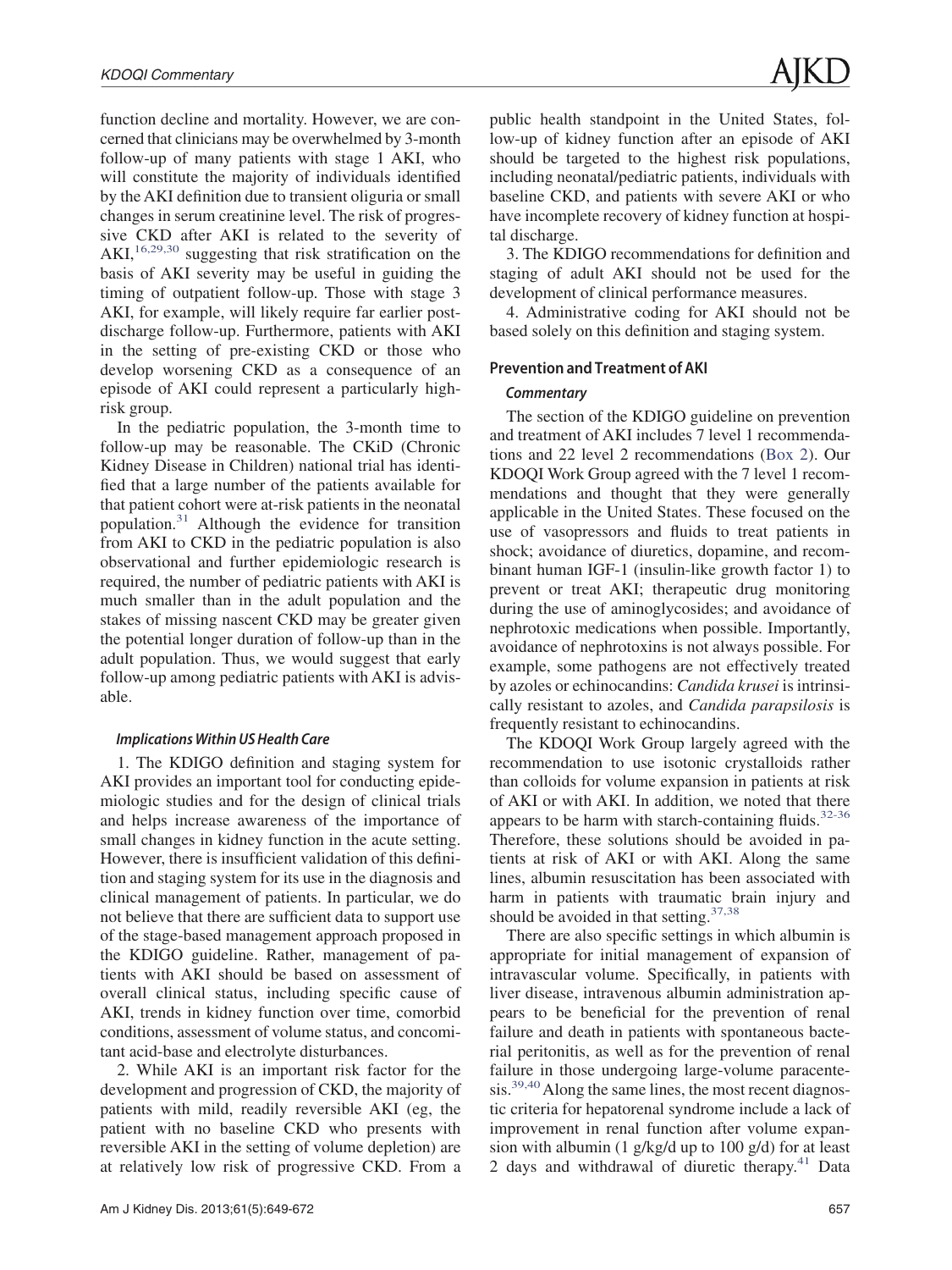#### <span id="page-9-0"></span>**Box 2.** Summary of KDIGO Recommendation Statements: Prevention and Treatment of AKI

- 3.1.1: In the absence of hemorrhagic shock, we suggest using isotonic crystalloids rather than colloids (albumin or starches) as initial management for expansion of intravascular volume in patients at risk for AKI or with AKI. (*2B*)
- 3.1.2: We recommend the use of vasopressors in conjunction with fluids in patients with vasomotor shock with, or at risk for, AKI. (*1C*)
- 3.1.3: We suggest using protocol-based management of hemodynamic and oxygenation parameters to prevent development or
- worsening of AKI in high-risk patients in the perioperative setting (*2C*) or in patients with septic shock (*2C*).
- 3.3.1: In critically ill patients, we suggest insulin therapy targeting plasma glucose 110-149 mg/dL (6.1-8.3 mmol/L). (*2C*)
- 3.3.2: We suggest achieving a total energy intake of 20-30 kcal/kg/d in patients with any stage of AKI. (*2C*) 3.3.3: We suggest to avoid restriction of protein intake with the aim of preventing or delaying initiation of RRT. (*2D*)
- 3.3.4: We suggest administering 0.8-1.0 g/kg/d of protein in noncatabolic AKI patients without need for dialysis (*2D*), 1.0-1.5 g/kg/d in patients with AKI on RRT (2D), and up to a maximum of 1.7 g/kg/d in patients on continuous renal replacement therapy (CRRT) and in hypercatabolic patients. (*2D*)
- 3.3.5: We suggest providing nutrition preferentially via the enteral route in patients with AKI. (*2C*)
- 3.4.1: We recommend not using diuretics to prevent AKI. (*1B*)
- 3.4.2: We suggest not using diuretics to treat AKI, except in the management of volume overload. *(2C*)
- 3.5.1: We recommend not using low-dose dopamine to prevent or treat AKI. (*1A*)
- 3.5.2: We suggest not using fenoldopam to prevent or treat AKI. (*2C*)
- 3.5.3: We suggest not using atrial natriuretic peptide (ANP) to prevent (*2C*) or treat (*2B*) AKI.
- 3.6.1: We recommend not using recombinant human (rh)IGF-1 to prevent or treat AKI. (*1B*)
- 3.7.1: We suggest that a single dose of theophylline may be given in neonates with severe perinatal asphyxia, who are at high risk of AKI. (*2B*)
- 3.8.1: We suggest not using aminoglycosides for the treatment of infections unless no suitable, less nephrotoxic, therapeutic alternatives are available. (*2A*)
- 3.8.2: We suggest that, in patients with normal kidney function in steady state, aminoglycosides are administered as a single dose daily rather than multiple-dose daily treatment regimens. (*2B*)
- 3.8.3: We recommend monitoring aminoglycoside drug levels when treatment with multiple daily dosing is used for more than 24 hours. (*1A*)
- 3.8.4: We suggest monitoring aminoglycoside drug levels when treatment with single-daily dosing is used for more than 48 hours. (*2C*)
- 3.8.5: We suggest using topical or local applications of aminoglycosides (e.g., respiratory aerosols, instilled antibiotic beads), rather than i.v. application, when feasible and suitable. (*2B*)
- 3.8.6: We suggest using lipid formulations of amphotericin B rather than conventional formulations of amphotericin B. (*2A*)
- 3.8.7: In the treatment of systemic mycoses or parasitic infections, we recommend using azole antifungal agents and/or the echinocandins rather than conventional amphotericin B, if equal therapeutic efficacy can be assumed. (*1A*)
- 3.9.1: We suggest that off-pump coronary artery bypass graft surgery not be selected solely for the purpose of reducing perioperative AKI or need for RRT. *(2C)*
- 3.9.2: We suggest not using NAC to prevent AKI in critically ill patients with hypotension. *(2D)*
- 3.9.3: We recommend not using oral or i.v. NAC for prevention of postsurgical AKI. (*1A*)

Abbreviations: AKI, acute kidney injury; IGF-1, insulin-like growth factor 1; i.v., intravenous; NAC, *N*-acetylcysteine; RRT, renal replacement therapy.

Reproduced with permission of KDIGO from the *KDIGO Clinical Practice Guideline for Acute Kidney Injury*. [1](#page-18-0)

published since the KDIGOAKI guideline first appeared suggest that there may be harm associated with the administration of hyperchloremic intravenous solutions, including crystalloid<sup>42,43</sup>; however, these studies have all been observational and this premise needs to be tested in a randomized clinical trial given the enormous effect size observed and the inability to control for other temporal trends in care in the prior studies.

With regard to the use of vasopressors in addition to intravenous fluids in patients with vasomotor shock, we noted that fluid resuscitation is typically insufficient to fully restore blood pressure to normal levels, which is critical for the prevention and management of AKI. However, whether one vasopressor is more effective for patients with or at risk of AKI is unknown. In a large multicenter clinical trial of patients with shock comparing dopamine and norepinephrine for first-line vasopressor support, the use of dopamine was associated with more adverse events in those with sepsis and with an increased risk of death in those with cardiogenic shock.<sup>44</sup> In a subsequent meta-analysis and systematic review of patients with septic shock, dopamine was associated with an increased risk of death and arrhythmias.<sup>45,46</sup> Thus, we believe that dopamine should be used with caution as the first-line agent of choice in patients with shock at present.

Our Work Group did not fully agree with the recommendation to use protocol-based management of hemodynamic and oxygenation parameters to prevent the development or worsening of AKI in highrisk patients in the perioperative setting or in patients with septic shock. The group noted that the recommendation for early goal-directed therapy in patients with septic shock is based primarily on single-center randomized clinical trials $47,48$  and observational studies.[49-52](#page-20-0) There was no assessment of renal outcomes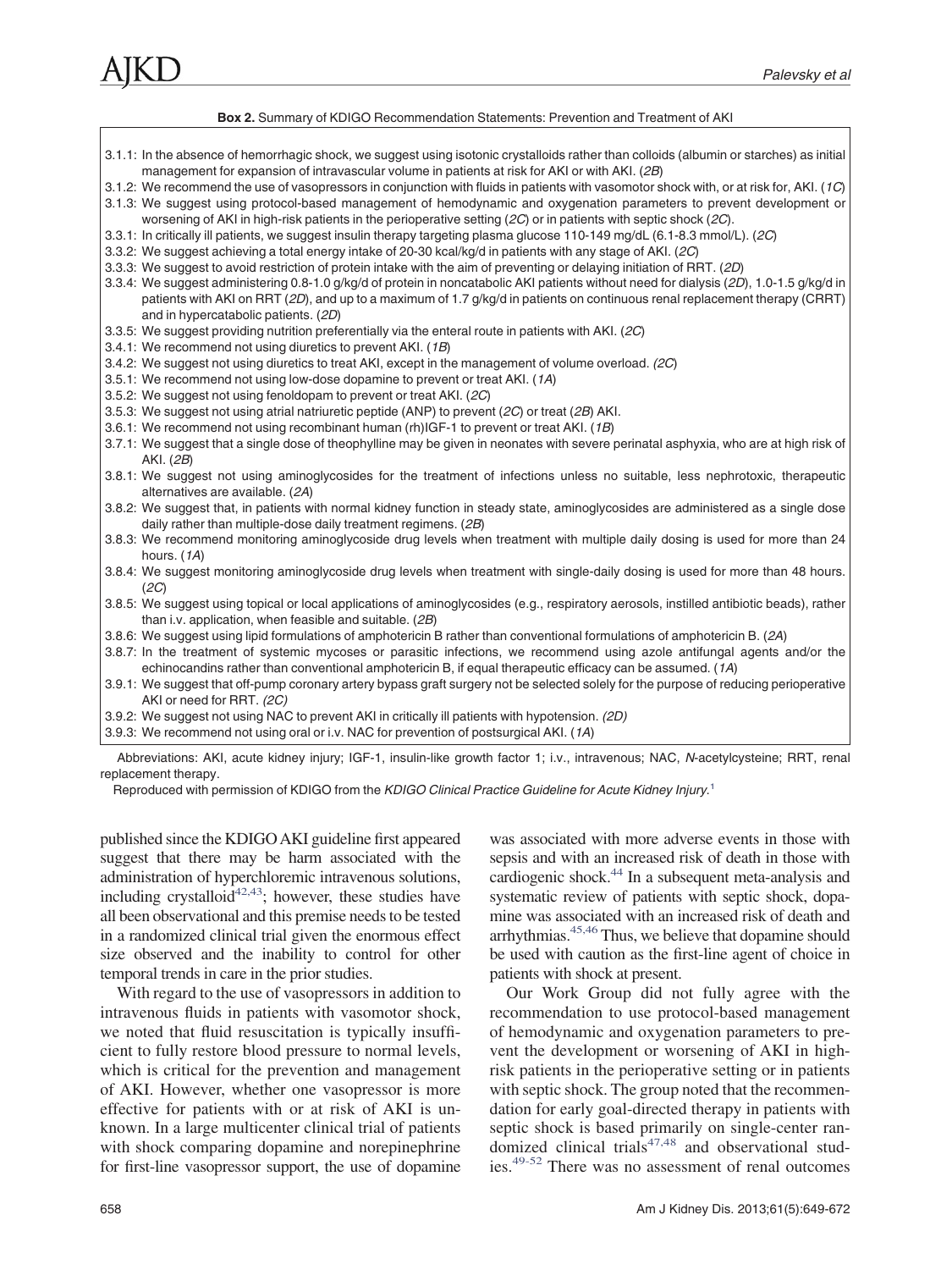in the original randomized clinical trial, so it is unclear if the intervention had any impact on renal outcomes. Similarly, perioperative protocols have similarly shown aggregate improvement when assessed in a meta-analysis, but individual studies have been limited by small numbers and single-center design. $53$ Furthermore, our Work Group thought that the protocol must be specified. That is, any protocol that is instituted based on this recommendation should be one that has been previously studied and validated. For example, previous studies of increasing oxygen transport have demonstrated that the use of dobutamine to increase oxygen transport can worsen mortal-ity,<sup>[54](#page-20-2)</sup> although the Rivers et  $aI<sup>47</sup>$  study of early goaldirected therapy suggests that dobutamine in an appropriate clinical context may not be harmful and may have benefit. Thus, medical centers adopting protocolized care should only adopt protocols that have been previously shown to be helpful and demonstrated no harm. If de novo protocols are developed for use, they should be used in the confines of a clinical trial to ensure no harm.

With regard to glycemic control, we agreed with the recommended target of 110-149 mg/dL, but noted that emerging evidence suggests that rapid and sustained correction of glycemia in diabetic patients with previous poor glycemic control may have worse outcomes[.55](#page-20-3) Our Work Group agreed with the recommendations for nutritional support in AKI, but noted that the evidence base for these recommendations is limited. Specifically, the guideline recommends total energy intake of 20-30 kcal/kg/d in patients with any stage of AKI with administration of 0.8-1.0 g/kg/d of protein in noncatabolic patients with AKI without need for dialysis, 1.0-1.5 g/kg/d in patients with AKI on RRT, and up to a maximum of 1.7 g/kg/d in patients on continuous RRT (CRRT) and in hypercatabolic patients. The provision of protein to patients with AKI is intended to avoid marked net negative nitrogen balance. Patients with AKI on RRT will have additional protein loss as amino acids are removed. Therefore, these patients require additional protein compared with patients with AKI who are not on RRT. Similarly, patients who are hypercatabolic will require additional protein to avoid net negative nitrogen balance. Along the same lines, the KDOQI Work Group agreed with the recommendation to avoid restriction of protein intake with the aim of preventing or delaying initiation of RRT. We also agreed with the recommendation to provide nutrition preferentially by the enteral route in patients with AKI. The Work Group noted that although evidence is more limited in the setting of  $AKI<sub>1</sub><sup>56</sup>$  in a recent large randomized clinical trial of critically ill patients, early parenteral nutrition was associated with a higher rate of complications, primarily infectious complications[.57](#page-20-5) Along the same lines, recent trials suggest that enteral feeding is tolerated by either the nasogastric or nasojejunal routes.[58,59](#page-20-6)

Nutritional support in pediatric patients must include the recognition that these patients are generally in a developmental growth phase; thus, their requirements may be increased compared with adult patients. Recent estimates have been published in terms of estimated protein/amino acid supplementation in critically ill children and suggest that protein requirements are on the order of 2-3 g/kg/d for children aged 0-2 years, 1.5-2.0 g/kg/d for children aged 2-13 years, and 1.5 g/kg/d for adolescents aged 13-18 years. $60$ Children requiring RRT appear to need supplementation beyond this. $61$ 

There are no pharmacotherapies available for the prevention or treatment of AKI in adults, so recommendations to avoid these are reasonable. Specifically, we agreed that although there is theoretical benefit to the use of loop diuretics to prevent AKI, there are no data to support the use of diuretics to prevent AKI. Recent studies in patients undergoing cardiac surgery or contrast studies suggest that the use of diuretics does not prevent  $AKI^{62}$  $AKI^{62}$  $AKI^{62}$  and, in the case of contrast administration, increases the risk of AKI.<sup>63,64</sup> The KDOQI Work Group thought that it was important to comment on the use of diuretics in patients with AKI and rhabdomyolysis. With regard to osmotic diuretics, one retrospective study has suggested that the use of mannitol administration may be of benefit only in patients with marked elevations in creatinine kinase level  $(>30,000$  $U/L$ ).<sup>[65](#page-20-11)</sup> However, even in these patients with severe rhabdomyolysis, the true benefit associated with mannitol administration remains undefined. Furthermore, mannitol should be administered carefully and is contraindicated in patients with oligoanuria. Diuretics may be used for the treatment of volume overload in AKI.<sup>[66](#page-20-12)</sup> We agree that low-dose dopamine, fenoldopam, IGF-1, and *N*-acetylcysteine (NAC) should not be used for the treatment or prevention of AKI.

We concur with the recommendation to administer a single dose of theophylline to neonates with severe perinatal asphyxia who are at high risk of AKI. Several clinical trials in the neonatal population suggest that although mortality outcomes are not affected, improved fluid control and higher GFR are associated with theophylline administration in this setting.<sup>[67-69](#page-20-13)</sup> A similar renal-selective response has been demonstrated in asphyxiated term newborns receiving a single theophylline dose in the first 60 minutes of life.<sup>[70](#page-20-14)</sup> Given the generally physiologic hyperactive state of the renal autoregulatory system apparent at transition from in utero to ex utero environments and the role that adenosine plays in these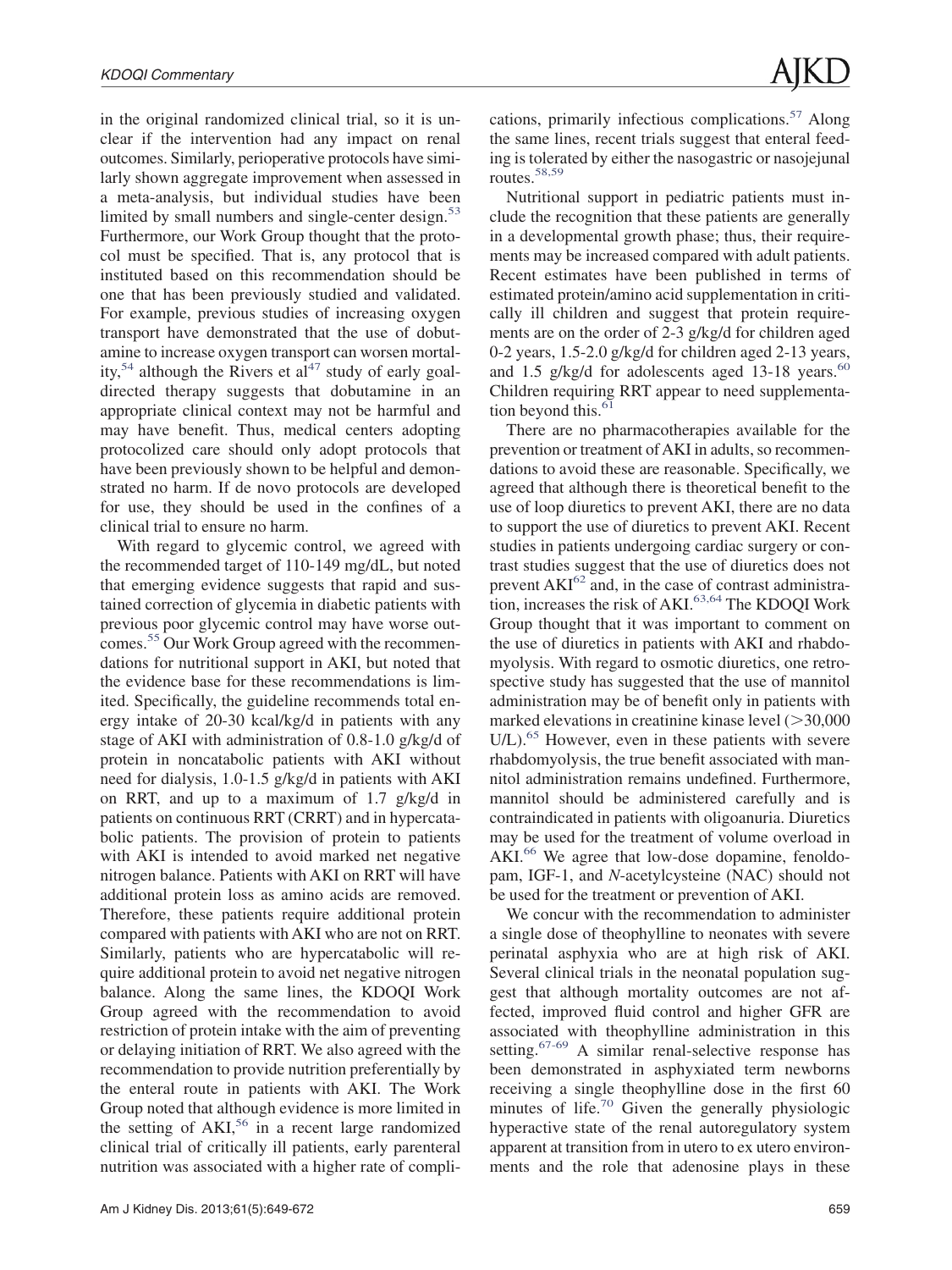# IK D

processes, the use of theophylline in the aforementioned settings is reasonable.

A substantial number of recommendations were made with regard to the use of aminoglycosides and antifungal agents. Our Work Group agreed with these recommendations but noted that there are situations in which aminoglycosides or multidose regimens are preferable (eg, multiple dose regimens remain the standard of care for enterococcal endocarditis). We also noted that while local instillation of aminoglycosides is reasonable, it is unknown what the incidence of nephrotoxicity is with local administration of aminoglycosides; for example, there are case reports of nephrotoxicity associated with inhaled tobramycin therapy. $71-73$ 

With regard to the use of lipid formulations of amphotericin B rather than conventional formulations of amphotericin B, we note that it has been suggested that the decreased incidence of AKI and the associated decrease in hospitalization costs makes the lipid formulations cost-effective compared to conventional formulations of amphotericin  $B^{74,75}$  $B^{74,75}$  $B^{74,75}$  Furthermore, other simple strategies that may reduce the risk of nephrotoxicity include discontinuation of diuretics, sodium loading and volume repletion, and potassium and magnesium supplementation, particularly when using non-liposomal preparations of amphotericin B.<sup>76</sup>

The 2 most significant risk factors for the development of AKI following cardiac surgery are cardiopulmonary bypass time and a history of  $CKD$ .<sup>[77,78](#page-20-18)</sup> As a result, there has been considerable interest in the potential for off-pump bypass to decrease the risk of AKI. The largest retrospective study focused on patients with CKD was published after the KDIGO AKI guideline.[79](#page-20-19) This study examined nonemergent isolated coronary artery bypass grafting (CABG) cases in the Society of Thoracic Surgery Database from 2004 through 2009 ( $N = 742,909$ ). Among patients with eGFR of  $15-29$  mL/min/1.73 m<sup>2</sup>, off-pump CABG was associated with a decreased risk of postoperative RRT (risk difference, 2.79; 95% confidence interval, 1.37-4.20) in the propensity-adjusted analysis  $(P < 0.01)$ . There was no difference in those with less advanced CKD, although those with eGFR of 30-59 mL/min/1.73 m<sup>2</sup> were examined in aggregate rather than as separately as CKD stages 3a and 3b. This potential benefit needs to be balanced against the concern of higher graft occlusion rates using off-pump techniques. [80,81](#page-20-20)

# **ImplicationsWithin US Health Care**

1. In the United States, starch-containing intravenous fluids should be avoided. The use of albumin for resuscitation should be limited to specific situations in which it is clear that albumin is of benefit, given the increased costs of these solutions compared to crystalloid and the intermittent nationwide shortages of these solutions. Recent studies have suggested that there may be harm with hyperchloremic intravenous solutions (eg, isotonic saline), but this needs to be further tested prior to the widespread use of balanced electrolyte solutions with lower chloride content (eg, Plasma-Lyte, Hartmann's and lactated Ringer's) in the United States.

2. With regard to vasopressor support in patients with shock, dopamine is associated with an increased rate of complications in patients with septic and cardiogenic shock compared to norepinephrine. Although this needs to be further tested and a number of guidelines still recommend the use of dopamine as a first-line agent, norepinephrine should be used as a first-line agent over dopamine unless there are specific contraindications to the use of norepinephrine.

3. Protocol-based management of perioperative patients and patients with sepsis is a reasonable approach, but the protocols for such management need to be further developed and tested. We note that several large randomized clinical trials will test protocol-based management of sepsis [\(ClinicalTrials.gov](http://www.clinicaltrials.gov) identifiers NCT00975793 and NCT00510835 and International Standard Randomised Controlled Trial Number ISRCTN36307479). Until then, care should not be benchmarked based on the implementation of such protocols within a given time frame; it is reasonable to use time to antibiotics and time to fluid administration as benchmarks for care in sepsis.

4. A target blood glucose level of 110-149 mg/dL in critically ill patients may be associated with decreased risk of AKI and other morbidity and mortality. However, emerging evidence suggests that rapid and sustained correction of hyperglycemia in diabetic patients with previous poor glycemic control may have worse outcomes.

5. Nutritional support in patients with AKI should be provided by the enteral route when possible. Protein supplementation should not be withheld to delay the initiation of RRT. Patients with AKI are often highly catabolic and protein requirements typically increase with RRT due to amino acid loss, so nutritional prescriptions for patients with AKI need to reflect these considerations.

6. No agents are recommended for the treatment or prevention of AKI in adults; a single dose of theophylline can be provided to neonates at risk of AKI.

7. The cost-effectiveness of the widespread use of liposomal amphotericin B should be studied. Therapeutic drug monitoring for aminoglycosides should remain standard of care.

8. Off-pump CABG may be of benefit to reduce the risk of RRT in those with advanced CKD, but further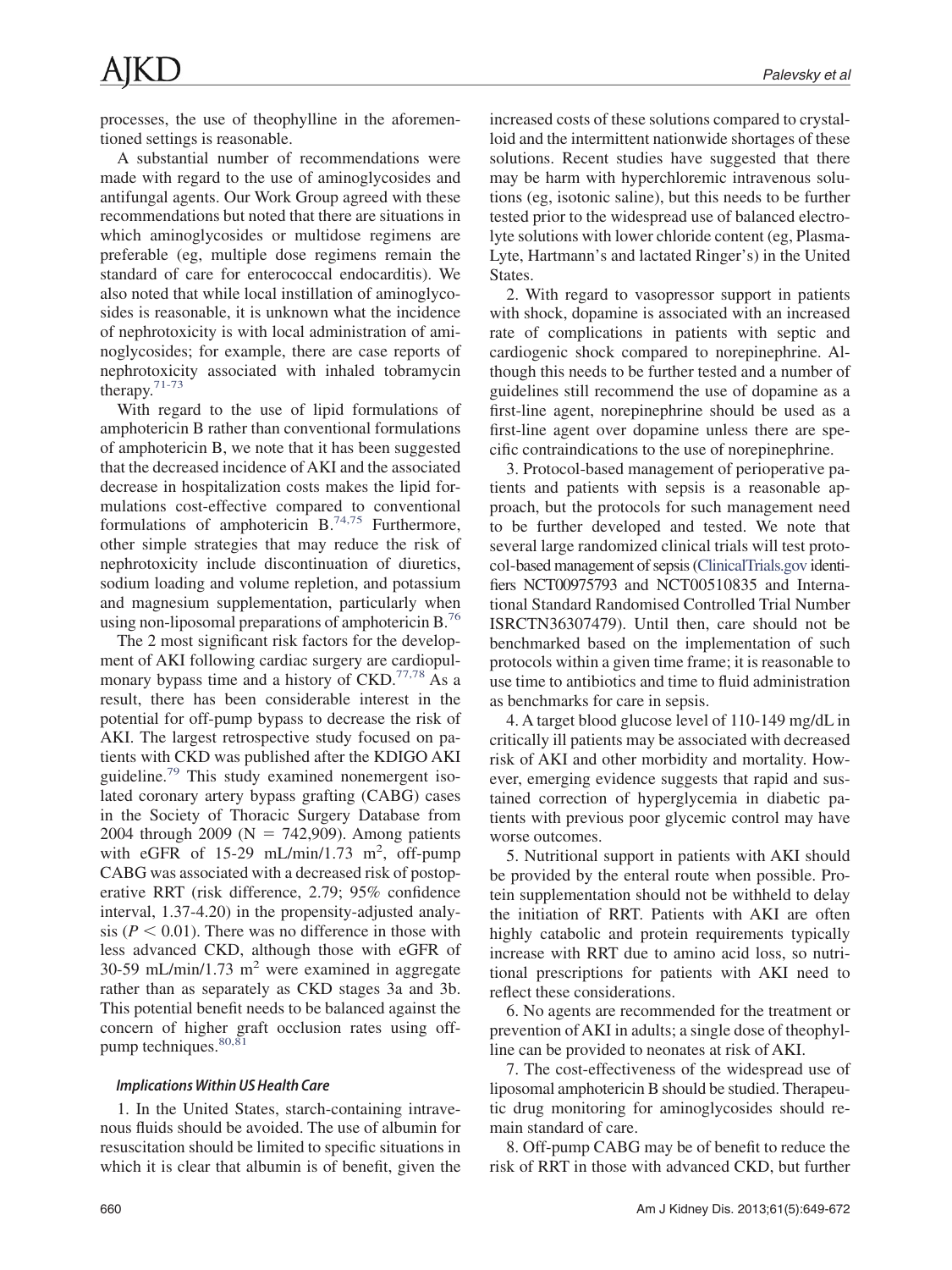- <span id="page-12-0"></span>4.1: Define and stage AKI after administration of intravascular contrast media as per Recommendations 2.1.1-2.1.2. (*Not Graded*)
- 4.1.1: In individuals who develop changes in kidney function after administration of intravascular contrast media, evaluate for CI-AKI as well as for other possible causes of AKI. (*Not Graded*)
- 4.2.1: Assess the risk for CI-AKI and, in particular, screen for pre-existing impairment of kidney function in all patients who are considered for a procedure that requires intravascular (i.v. or i.a.) administration of iodinated contrast medium. (*Not Graded*)
- 4.2.2: Consider alternative imaging methods in patients at increased risk for CI-AKI. (*Not Graded*) 4.3.1: Use the lowest possible dose of contrast medium in patients at risk for CI-AKI. *(Not Graded*)
- 4.3.2: We recommend using either iso-osmolar or low-osmolar iodinated contrast media, rather than high-osmolar iodinated contrast media in patients at increased risk of CI-AKI. (*1B*)
- 4.4.1: We recommend i.v. volume expansion with either isotonic sodium chloride or sodium bicarbonate solutions, rather than no i.v. volume expansion, in patients at increased risk for CI-AKI. (*1A*)
- 4.4.2: We recommend not using oral fluids alone in patients at increased risk of CI-AKI. (*1C*)
- 4.4.3: We suggest using oral NAC, together with i.v. isotonic crystalloids, in patients at increased risk of CI-AKI. (*2D*)
- 4.4.4: We suggest not using theophylline to prevent CI-AKI. (*2C*)
- 4.4.5: We recommend not using fenoldopam to prevent CI-AKI. (*1B*)
- 4.5.1: We suggest not using prophylactic intermittent hemodialysis (IHD) or hemofiltration (HF) for contrast-media removal in patients at increased risk for CI-AKI. (*2C*)

Abbreviations: AKI, acute kidney injury; CI-AKI, contrast-induced acute kidney injury; i.a., intra-arterial; i.v., intravenous; NAC, *N*-acetylcysteine.

Reproduced with permission of KDIGO from the *KDIGO Clinical Practice Guideline for Acute Kidney Injury*. [1](#page-18-0)

studies are warranted. Off-pump CABG should not be considered standard of care in those with CKD.

# **Contrast-Induced AKI**

#### **Commentary**

The KDIGO guideline contains 12 recommendations on prevention of contrast-induced AKI; 5 are not graded, 4 are level 1 recommendations, and the remaining 3 are level 2 recommendations [\(Box 3\)](#page-12-0). The first of these recommendations is that contrast-induced AKI be defined and staged using the KDIGO definition and staging criteria. This recommendation makes sense from the standpoint of consistency and is generally applicable in the United States, albeit with the limitations noted in the previous comments on definition and staging. However, we note that most clinical studies related to contrast-induced AKI have used alternative definitions based on increments in serum creatinine level of  $\geq 25\%$  or  $\geq 50\%$  relative to baseline and/or an absolute change in serum creatinine level  $\geq 0.5$  mg/dL within 2-5 days following the administration of iodinated contrast media. Although a multitude of largely observational studies have demonstrated associations of contrast-induced AKI, defined by these changes in serum creatinine level, with serious adverse events, the causal nature of such associations remains unproved, leaving unanswered the question of how to best define "clinically significant" contrast-induced AKI. Thus, the recommendation to operationalize the definition of contrastinduced AKI within the KDIGO framework is justified. Furthermore, applicability of the urine output criteria to the diagnosis and staging for this form of AKI is uncertain. Most episodes of contrast-induced AKI are nonoliguric. In addition, most contrast-enhanced radiographic procedures are performed in the outpatient setting, where monitoring of urine volume is not performed and is impractical. Furthermore, recognizing that the majority of clinicians performing contrastenhanced procedures are not nephrologists, it is important that future efforts to refine the definition of contrast-induced AKI include input from national and international radiology and cardiology societies.

Underlying impairment in renal function is the principal risk factor for contrast-induced AKI. Therefore, identification of patients with decreased kidney function is essential in order to optimize the benefit of preventive care. However, measuring serum creatinine prior to all contrast-enhanced procedures is neither practical nor feasible. Simple questionnaires have been shown to be effective for the identification of patients at higher risk of abnormal underlying renal function.[82](#page-20-21) In patients without a recent serum creatinine measurement, it is reasonable in the United States to use such questionnaires to identify patients who should have serum creatinine measured prior to contrast administration. The use of dipstick testing of urine for protein is also suggested as a means of identifying pre-existing kidney disease. Our Work Group had reservations regarding this approach and suggests that further validation of this approach is needed before widespread adoption of this strategy is considered. Additional risk factors for contrastinduced AKI, including diabetes in the setting of renal impairment, heart failure, repeated contrast exposure over short periods, and concomitant nephrotoxin administration (eg, nonsteroidal anti-inflammatory drugs and aminoglycosides) are important to recognize. Equipoise on the impact of discontinuing angiotensinconverting enzyme–inhibitor and angiotensin recep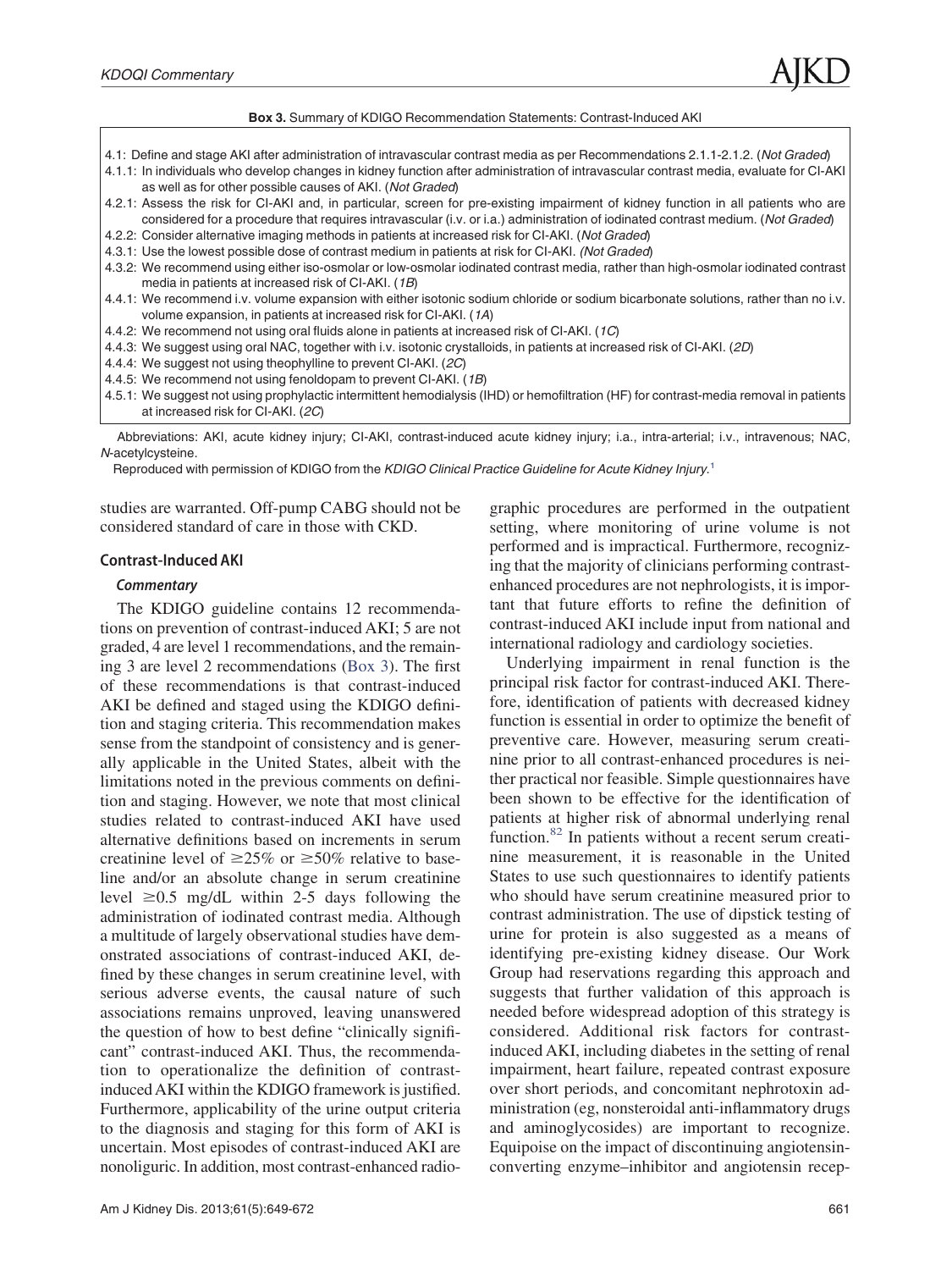tor blocker therapy prior to contrast administration persists and the KDIGO AKI guideline acknowledges the inadequacy of the evidence to support the discontinuation of these agents prior to contrast-enhanced procedures. While the administration of loop diuretics for the purpose of preventing contrast-induced AKI is ineffective and potentially harmful, there are no data to support the recommendation to routinely discontinue these agents in all patients prior to contrast administration.

In patients at increased risk of contrast-induced AKI, it is appropriate to discuss the risk to benefit ratio of the planned procedure with the practitioner performing the study (ie, radiologist or interventionalist), as well as with the patient. In considering alternative procedures that do not involve the administration of iodinated contrast, the risk of nephrogenic systemic fibrosis associated with the administration of gadolinium-based contrast agents is important given the potential morbidity associated with this condition. Patients with eGFR  $\leq$ 30 mL/min/1.73 m<sup>2</sup> and patients with AKI are at risk of nephrogenic systemic fibrosis and appropriate cautionary measures should be taken regarding gadolinium-based contrast agents in this group. While the KDOQI Work Group agrees with the importance of avoiding unnecessary radiocontrast administration in high-risk patients, a cautionary note is required because several studies have suggested that concern over contrast-induced AKI leads to underutilization of imaging techniques, particularly coronary angiography, in high-risk patients with CKD.<sup>[83](#page-20-22)</sup>

Studies of the association of dose of contrast medium, considered as overall volume and grams of iodine per eGFR ratio, with risk of contrast-induced AKI suggest that higher doses are associated with greater risk.<sup>84-86</sup> Recommendations to consider not only the total volume of contrast, but also the grams of iodine per eGFR ratio, are reasonable based on available evidence, yet are most likely to be applicable to radiologists and interventionalists performing contrastenhanced procedures. Furthermore, routine calculation of the grams of iodine per eGFR ratio adds a layer of complexity to the conduct of contrast-enhanced procedures that may not be readily acceptable to all clinicians.

The specific contrast agent used also has an effect on the risk of contrast-induced AKI. High-osmolal contrast media are associated with higher rates of contrast-induced AKI compared with low-osmolal agents in at-risk patients and should not be used in this patient group[.87](#page-21-0) Clinical trials and meta-analyses comparing the nephrotoxicity of low-osmolal contrast agents with iso-osmolal contrast have yielded conflicting results.[88,89](#page-21-1) Guidelines issued by the American Heart Association/American College of Cardiology in 2009 recommended the use of iso-osmolal or lowosmolal contrast exclusive of iohexol and ioxaglate in patients with non–dialysis-dependent CKD undergoing angiography based on data demonstrating higher rates of contrast-induced AKI among patients who received these 2 agents compared with iso-osmolal contrast and other low-osmolal agents.<sup>[90](#page-21-2)</sup> The recommendation of our Work Group is to follow the guidelines outlined by the American Heart Association/ American College of Cardiology in 2009. It is important to note that iodixanol (Visipaque) is the only iso-osmolal contrast agent clinically available in the United States; there is a substantially higher cost for brand-name Visipaque than the low-osmolal contrast agents, which may be important to consider in decisions related to choice of contrast.

The provision of intravenous fluids prior to and after the administration of iodinated contrast media is the primary intervention with demonstrated effectiveness for the prevention of contrast-induced AKI in high-risk patients. We concur with the recommendation to not use oral fluids alone in patients at increased risk of contrast-induced AKI. Controversy exists regarding the benefit of isotonic sodium bicarbonate administration compared to isotonic saline solution, with divergent results reported from the multiple small- to medium-sized clinical trials<sup>91-99</sup> and metaanalyses[.100-110](#page-21-4) Given the divergent results of studies to date and the recognition that none of the randomized clinical trials to date have demonstrated that isotonic bicarbonate is less effective than isotonic saline solution, the KDIGO guideline recommendation to use either isotonic fluid in high-risk patients is appropriate. The guideline makes an important mention of the potential for compounding errors with sodium bicarbonate administration because no commercially available isotonic bicarbonate solutions are available, and the attendant risk for the administration of hypertonic solutions. This risk is not associated with the provision of premixed saline solution. It is also important to note that the additional time needed to prepare isotonic sodium bicarbonate solution is not required when administering standard saline solutions. Therefore, the administration of isotonic saline solution may be preferable in situations in which emergent contrast procedures are indicated.

Acute administration of both mannitol and furosemide has been associated with increased risk of contrast-induced AKI.[63,64](#page-20-10) However, a series of recent trials examined the benefit of generating high urine flow rates using furosemide and saline solution infusions combined with a device that matches intravenous fluid administration with urine output. $111,112$ These trials, which randomly assigned patients to this strategy or to conventional periprocedural intrave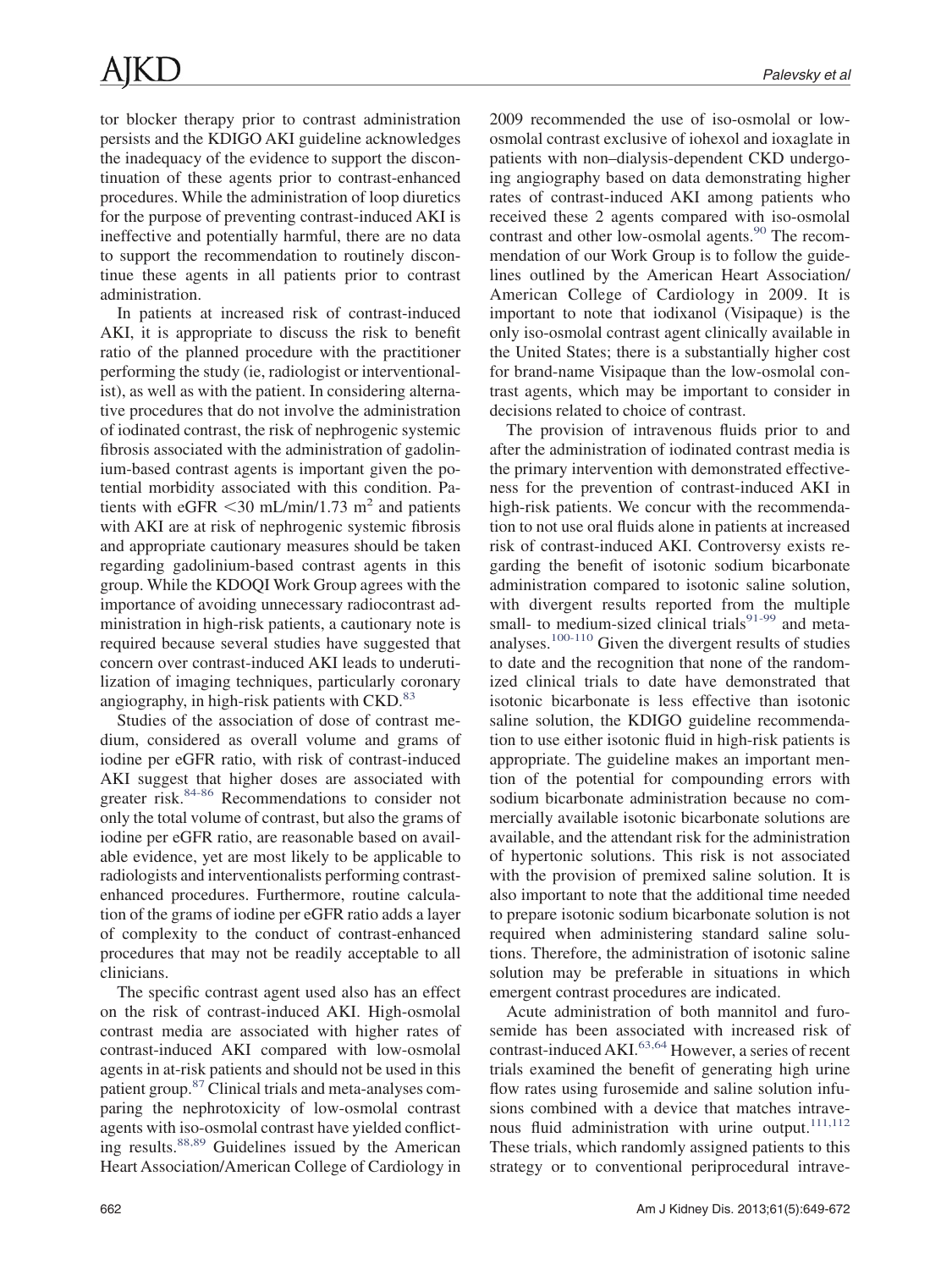nous fluids, reported lower rates of contrast-induced AKI among patients randomly assigned to this device. However, these studies were relatively small and did not confirm whether sodium intake in the form of intravenous fluids was matched to urinary sodium excretion in patients randomly assigned to the device. Recognizing that urine composition following furosemide administration is likely to be hypotonic relative to saline, patients randomly assigned to the devicebased protocol may have experienced net positive sodium balance, which could confound the interpretation of the benefits of this device.

A multitude of clinical trials have investigated NAC for the prevention of contrast-induced AKI and generated, much like the studies comparing isotonic bicarbonate with isotonic saline solution, highly conflicting findings. $113-138$  These studies have been limited by small study populations, clinically implausible effect sizes, and a paucity of data for the effect of NAC on "hard" patient outcomes. Meta-analyses based on these trials also documented conflicting findings on the efficacy of NAC and underscore the limitations in the primary clinical trials.<sup>139-142</sup> In 2011, a large randomized controlled trial of 2,308 patients reported no reduction in the rate of contrast-induced AKI with 1,200 mg of oral NAC dosed daily for 2 days as compared to placebo.<sup>[143](#page-22-1)</sup> While this study is larger than all prior published trials of NAC, several limitations to its design have been raised, including the fact that only 15.7% of study participants had a serum creatinine level  $>1.5$  mg/dL and the baseline serum creatinine level may have been obtained up to 90 days prior to the angiographic procedure. Intravenous NAC is associated with potentially serious adverse effects and, in the absence of sound data supporting its effectiveness, should not be routinely administered for the prevention of contrast-induced AKI. However, oral NAC is inexpensive and largely devoid of adverse side effects in the doses employed to prevent contrast-induced AKI. Therefore, the recommendation to administer oral NAC together with intravenous isotonic crystalloid is not inappropriate despite the questions of its efficacy. However, oral NAC should not be used in lieu of intravenous isotonic crystalloid in high-risk patients. While the KDIGO guideline does not recommend a specific dose or duration of therapy, data suggesting a possible dose-dependent effect justify the administration of 1,200 mg by mouth twice daily for 2 days.

Our Work Group concurred with the KDIGO recommendations against the use of fenoldopam and theophylline for prevention of contrast-induced AKI. Although preliminary uncontrolled trials of fenoldopam suggested a benefit with regard to prevention of contrast-induced AKI, this was not confirmed in a randomized controlled trial.<sup>[144](#page-22-2)</sup> While studies have suggested a potential benefit to the adenosine antagonist theophylline for the prevention of contrast-induced AKI, the data to date are not conclusive[.145](#page-22-3) Moreover, unlike NAC, theophylline is associated with potential cardiovascular side effects and has numerous drug interactions. Our KDOQI Work Group also concurred with the recommendations not to use prophylactic hemodialysis or hemofiltration for contrast media removal and prevention of contrast-induced AKI. Although extracorporeal therapies are able to remove contrast media from the circulation, the rate of removal is unlikely to prevent the kidney damage, which develops within minutes of contrast administration. Metaanalysis of clinical trials of hemodialysis and hemofiltration have demonstrated an absence of benefit and potential risk of harm with prophylactic hemodialy- $\sin^{146}$ 

## **ImplicationsWithin US Health Care**

1. All patients undergoing contrast-enhanced imaging procedures should be evaluated for risk of AKI. Screening can most appropriately be performed using standardized questionnaires. Routine measurement of serum creatinine in patients identified as low risk by questionnaire is not indicated; however, if there is any question regarding risk of kidney disease, serum creatinine level should be obtained prior to contrast administration.

2. The risks and benefits of contrast administration need to be carefully evaluated in patients at high risk of contrast-induced AKI. The risk of contrast-induced AKI should not preclude the performance of needed diagnostic imaging and therapeutic procedures in highrisk patients.

3. Iso-osmolal or selected low-osmolal contrast in the lowest possible dose should be used in high-risk patients.

4. The only intervention that has consistently been demonstrated to decrease the risk of contrast-induced AKI is periprocedural intravenous volume administration using isotonic crystalloid. Thus, all patients at increased risk of contrast-induced AKI should receive periprocedural intravenous isotonic crystalloid. The optimal rate of fluid administration remains uncertain, and whether bicarbonate administration is associated with greater benefit at risk reduction than saline remains unresolved.

5. The benefit associated with NAC administration remains uncertain. Given the minimal risk and cost associated with this agent, we do not recommend against its use, although it should not be used in lieu of more effective interventions, particularly periprocedural administration of isotonic crystalloid.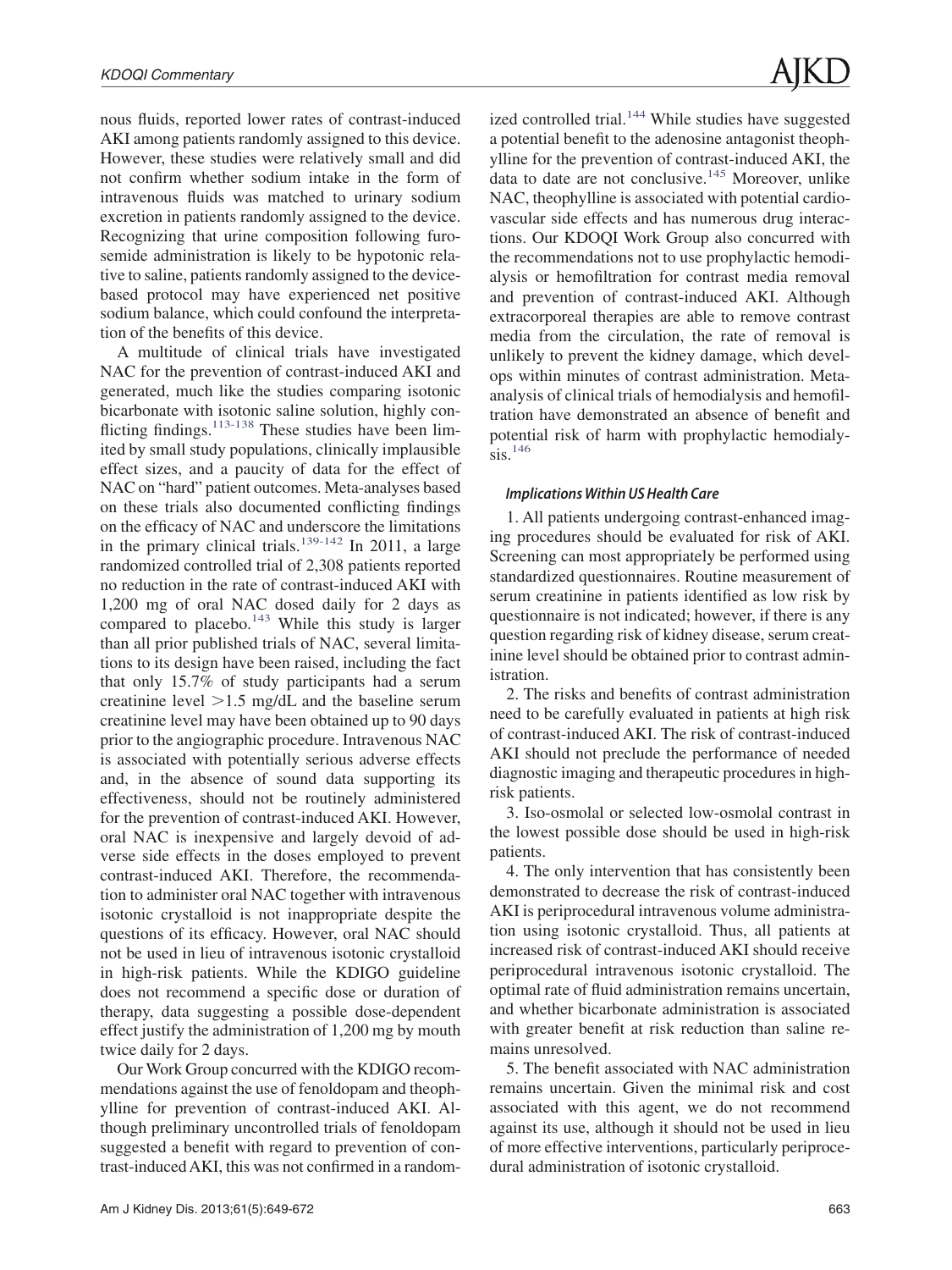#### **Box 4.** Summary of KDIGO Recommendation Statements: Dialysis Interventions for Treatment of AKI

- 5.1.1: Initiate RRT emergently when life-threatening changes in fluid, electrolyte, and acid-base balance exist. (*Not Graded*)
- 5.1.2: Consider the broader clinical context, the presence of conditions that can be modified with RRT, and trends of laboratory
- tests—rather than single BUN and creatinine thresholds alone—when making the decision to start RRT. (*Not Graded*) 5.2.1: Discontinue RRT when it is no longer required, either because intrinsic kidney function has recovered to the point that it is
- adequate to meet patient needs, or because RRT is no longer consistent with the goals of care. (*Not Graded*)
- 5.2.2: We suggest not using diuretics to enhance kidney function recovery, or to reduce the duration or frequency of RRT. (*2B*)
- 5.3.1: In a patient with AKI requiring RRT, base the decision to use anticoagulation for RRT on assessment of the patient's potential risks and benefits from anticoagulation (see Figure 17). (*Not Graded*)
	- 5.3.1.1: We recommend using anticoagulation during RRT in AKI if a patient does not have an increased bleeding risk or impaired coagulation and is not already receiving systemic anticoagulation. *(1B)*
- 5.3.2: For patients without an increased bleeding risk or impaired coagulation and not already receiving effective systemic anticoagulation, we suggest the following:
	- 5.3.2.1: For anticoagulation in intermittent RRT, we recommend using either unfractionated or low-molecular-weight heparin, rather than other anticoagulants. *(1C)*
	- 5.3.2.2: For anticoagulation in CRRT, we suggest using regional citrate anticoagulation rather than heparin in patients who do not have contraindications for citrate. (2B)
	- 5.3.2.3: For anticoagulation during CRRT in patients who have contraindications for citrate, we suggest using either unfractionated or low-molecular-weight heparin, rather than other anticoagulants. *(2C)*
- 5.3.3: For patients with increased bleeding risk who are not receiving anticoagulation, we suggest the following for anticoagulation during RRT:
	- 5.3.3.1: We suggest using regional citrate anticoagulation, rather than no anticoagulation, during CRRT in a patient without contraindications for citrate. *(2C)*
	- 5.3.3.2: We suggest avoiding regional heparinization during CRRT in a patient with increased risk of bleeding. *(2C)*
- 5.3.4: In a patient with heparin-induced thrombocytopenia (HIT), all heparin must be stopped and we recommend using direct thrombin inhibitors (such as argatroban) or Factor Xa inhibitors (such as danaparoid or fondaparinux) rather than other or no anticoagulation during RRT. (*1A*)
	- 5.3.4.1: In a patient with HIT who does not have severe liver failure, we suggest using argatroban rather than other thrombin or Factor Xa inhibitors during RRT. (*2C*)
- 5.4.1: We suggest initiating RRT in patients with AKI via an uncuffed nontunneled dialysis catheter, rather than a tunneled catheter.*(2D)*
- 5.4.2: When choosing a vein for insertion of a dialysis catheter in patients with AKI, consider these preferences *(Not Graded*):
	- First choice: right jugular vein;
	- Second choice: femoral vein;
	- Third choice: left jugular vein;
	- Last choice: subclavian vein with preference for the dominant side.
- 5.4.3: We recommend using ultrasound guidance for dialysis catheter insertion. *(1A)*
- 5.4.4: We recommend obtaining a chest radiograph promptly after placement and before first use of an internal jugular or subclavian dialysis catheter. *(1B)*
- 5.4.5: We suggest not using topical antibiotics over the skin insertion site of a nontunneled dialysis catheter in ICU patients with AKI requiring RRT. *(2C)*
- 5.4.6: We suggest not using antibiotic locks for prevention of catheter-related infections of nontunneled dialysis catheters in AKI requiring RRT. *(2C)*
- 5.5.1: We suggest to use dialyzers with a biocompatible membrane for IHD and CRRT in patients with AKI. (2C)
- 5.6.1: Use continuous and intermittent RRT as complementary therapies in AKI patients. *(Not Graded)*
- 5.6.2: We suggest using CRRT, rather than standard intermittent RRT, for hemodynamically unstable patients. *(2B)*
- 5.6.3: We suggest using CRRT, rather than intermittent RRT, for AKI patients with acute brain injury or other causes of increased intracranial pressure or generalized brain edema. (*2B*)
- 5.7.1: We suggest using bicarbonate, rather than lactate, as a buffer in dialysate and replacement fluid for RRT in patients with AKI. *(2C)*
- 5.7.2: We recommend using bicarbonate, rather than lactate, as a buffer in dialysate and replacement fluid for RRT in patients with AKI and circulatory shock. *(1B)*
- 5.7.3: We suggest using bicarbonate, rather than lactate, as a buffer in dialysate and replacement fluid for RRT in patients with AKI and liver failure and/or lactic acidemia. *(2B)*
- 5.7.4: We recommend that dialysis fluids and replacement fluids in patients with AKI, at a minimum, comply with American Association of Medical Instrumentation (AAMI) standards regarding contamination with bacteria and endotoxins. *(1B)*
- 5.8.1: The dose of RRT to be delivered should be prescribed before starting each session of RRT. *(Not Graded)* We recommend frequent assessment of the actual delivered dose in order to adjust the prescription. *(1B)*
- 5.8.2: Provide RRT to achieve the goals of electrolyte, acid-base, solute, and fluid balance that will meet the patient's needs. *(Not Graded*)
- 5.8.3: We recommend delivering a Kt/V of 3.9 per week when using intermittent or extended RRT in AKI. *(1A)*
- 5.8.4: We recommend delivering an effluent volume of 20-25 mL/kg/h for CRRT in AKI *(1A).* This will usually require a higher prescription of effluent volume. *(Not Graded)*

Abbreviations: AKI, acute kidney injury; BUN, blood urea nitrogen; CRRT, continuous renal replacement therapy; ICU, intensive care unit; RRT, renal replacement therapy.

Reproduced with permission of KDIGO from the *KDIGO Clinical Practice Guideline for Acute Kidney Injury*. [1](#page-18-0)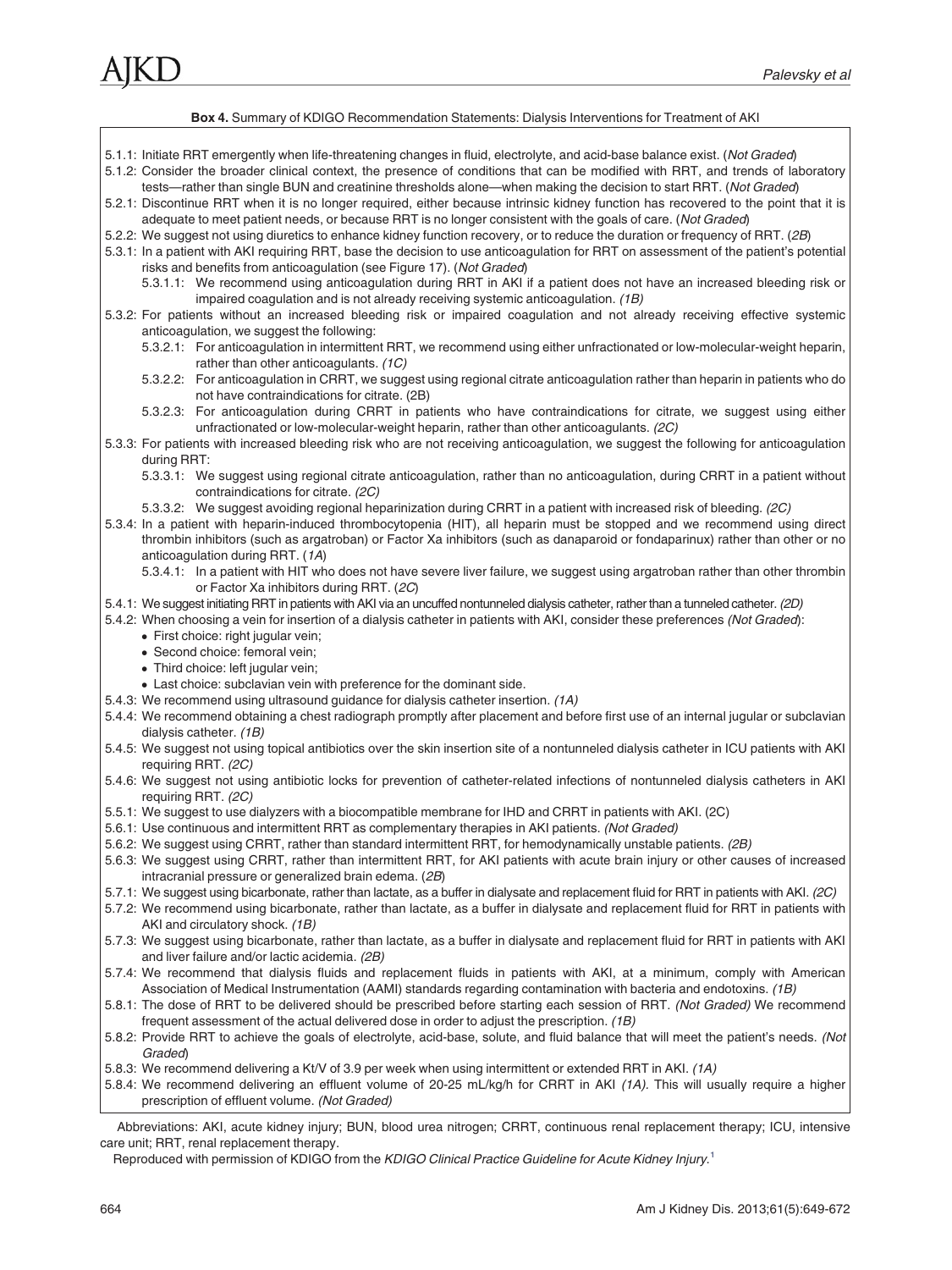6. Fenoldopam, theophylline, and prophylactic hemodialysis and hemofiltration should not be used to decrease the risk of contrast-induced AKI.

# **Dialysis Interventions for Treatment of AKI**

# **Commentary**

In the KDIGO AKI guideline, there are 33 recommendation statements on dialysis interventions for treatment of AKI; 9 are not graded, 10 are level 1 recommendations, and 14 are level 2 recommendations [\(Box 4\)](#page-12-0). The 9 recommendations that are not graded are largely practical suggestions with the exception of the recommendation for dialysis catheter-site selection. There are data to suggest that the risk of subclavian stenosis is greater with large, nontunneled catheters and data for the association of catheter site with catheter function and risk of infection from the Cathedia trial. $147$  Our Work Group recommends that in addition to site selection, dialysis catheters should be of an adequate length to minimize the risks of access recirculation and catheter malfunction. The remaining recommendations are largely practical statements about the initiation and termination of dialysis, as well as the use of anticoagulation. The Work Group thought that it was important to note the paucity of evidence to support a recommendation regarding the timing of initiation of RRT in AKI and believes that this is an area in need of well-designed clinical trials.

The KDOQI Work Group also agreed with the 10 level 1 recommendations. These included using anticoagulation for patients who are receiving RRT who are not at increased risk of bleeding, using heparin for anticoagulation during intermittent hemodialysis, avoiding heparin products in patients with heparininduced thrombocytopenia, using ultrasound for dialysis catheter insertion and chest radiography to confirm line placement, and appropriate dosing of both intermittent and continuous RRTs. With regard to the level 1 recommendation to use bicarbonatecontaining dialysate and replacement fluid in patients with shock, the KDOQI Work Group noted that bicarbonate has replaced lactate and acetate as the dialysate buffer of choice for intermittent RRT. The evidence of the benefit of bicarbonate-based over lactate-based solutions for CRRT is inconsis-tent.<sup>[148-150](#page-22-6)</sup> Nevertheless, the increased availability of commercially prepared bicarbonate-based CRRT fluids in the United States seems to support their use as the buffer of choice.

The recommendations regarding dose of RRT in AKI are based upon some of the most rigorous evidence for the entire guideline. The RENAL (Randomized Evaluation of Normal Versus Augmented Level) Replacement Therapy study, conducted in Australia

and New Zealand, randomly assigned 1,508 patients to continuous venovenous hemodiafiltration (CVVHDF) at an effluent flow rate of either 40 or 25 mL/kg/h[.12](#page-19-19) The VA/NIH Acute Renal Failure Trial Network (ATN) study randomly assigned 1,124 patients in the United States to a strategy of more intensive (CVVHDF at 35 mL/kg/h or intermittent hemodialysis or SLED [sustained low-efficiency dialysis] on a 6-day-per-week schedule) or less intensive (CVVHDF at 20 mL/kg/h or intermittent hemodialysis or SLED on a 3-day-per-week schedule)  $RRT$ <sup>[11](#page-19-20)</sup>. In the ATN study, patients moved between modality of therapy as their hemodynamic status changed. In both studies, there was no added benefit with regard to survival or recovery of kidney function associated with more intensive therapy. Although the KDIGO Guideline bases their target doses of therapy for both intermittent and continuous therapy on the results of these studies, it should be recognized that neither study was designed to identify the minimum adequate dose of therapy. In addition, it should also be noted that the KDIGO recommended weekly delivered Kt/V of 3.9 is based upon the arithmetic sum of the dose per individual treatment. Kinetic modeling suggests that this is erroneous and that prescription of intermittent hemodialysis to provide a Kt/V of 1.3 three times per week or a Kt/V of 0.65 six times per week are not equivalent.<sup>151</sup> Available evidence suggests that delivery of RRT often falls short of the prescribed dose,<sup>152-155</sup> supporting the need for frequent assessment of the actual delivered dose.

With regard to the level 2 recommendations, our Work Group agreed that diuretics should not be used specifically for improving kidney function or reducing the need for RRT. However, with regard to the use of anticoagulation for CRRT, the Work Group believed that there is no consensus on which anticoagulant should be first choice for CRRT. Rather, the choice of anticoagulant for CRRT should be determined by patient characteristics, local expertise, nursing comfort, ease of monitoring, and pharmacy issues. Monitoring should include evaluation of anticoagulant effect, filter efficacy, and circuit life and complications. Although regional citrate anticoagulation is gaining wide acceptance with the development of simpler and safer protocols, $156,157$  citrate is not approved by the US Food and Drug Administration (FDA) as an anticoagulant for CRRT. As a result, the commercially available citrate solutions in the United States are used for blood banking and are hypertonic, increasing the risk of metabolic complications. Because citrate is not universally available in the United States, it cannot be recommended over heparin. Along the same lines, citrate cannot be recommended over no anticoagulation during CRRT at present. Addi-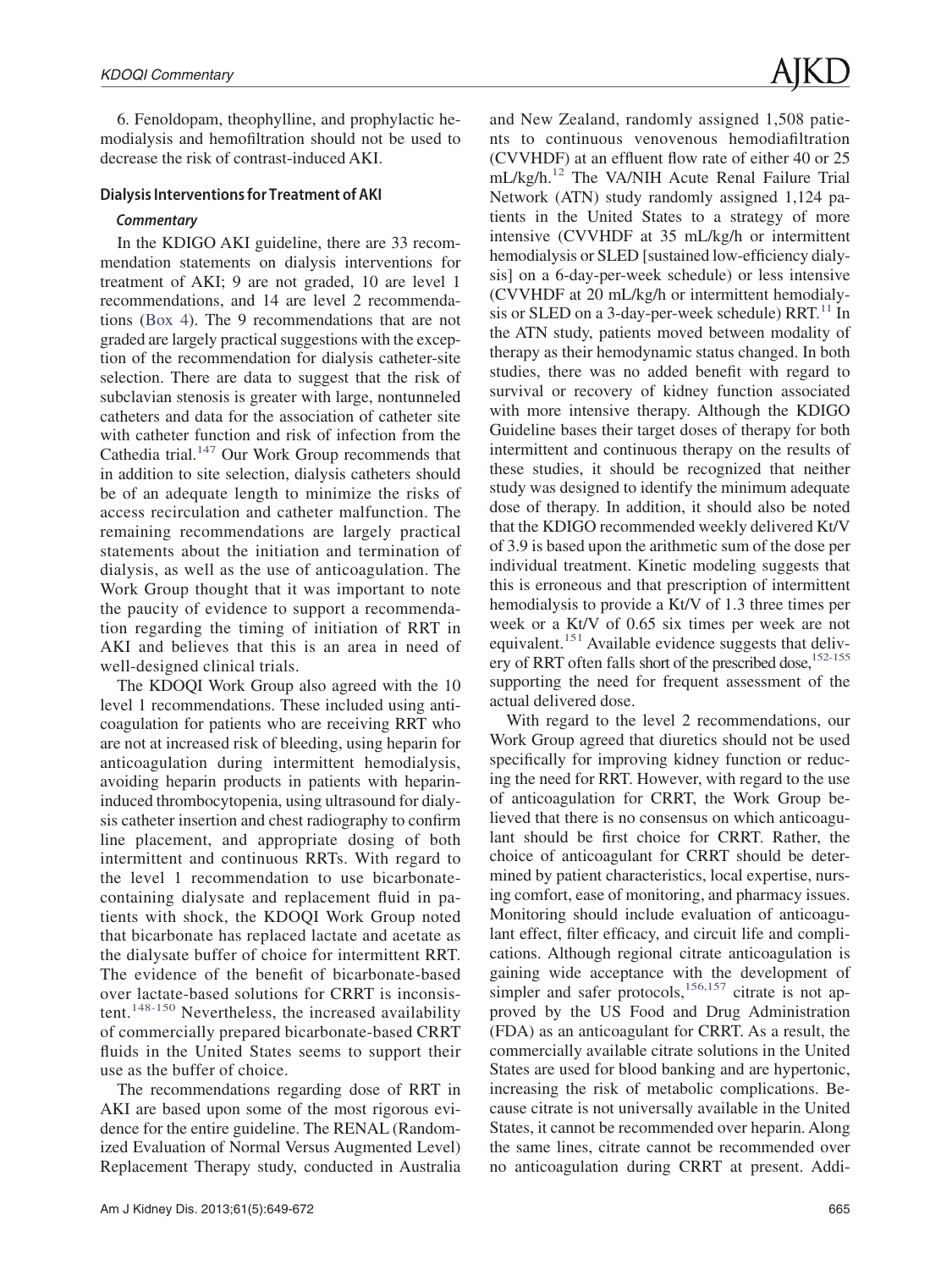# AIKD

tional work is needed to create standardized citrate administration and monitoring protocols. There is also a need for development and approval of commercially available citrate solutions before this approach can be routinely recommended.

With regard to alternative anticoagulation strategies, our Work Group noted that danaparoid, fondiparinux, and hirudin are all renally excreted with extended half-lives in AKI and have no specific antidote. Therefore, these agents must be used with caution in patients with AKI on CRRT. Danaparoid is not available in the United States. Argatroban has been used at doses ranging between  $0.7$  and  $1.7 \mu g/kg/min$  as anticoagulation for CRRT.<sup>[158,159](#page-23-1)</sup>

Our Work Group thought that there was insufficient evidence to support the recommendation for use of nontunneled dialysis catheters for initiation of RRT in patients with AKI. In a small, single-center, randomized, controlled trial, tunneled femoral catheters were found to give better flow characteristics, fewer postinsertion complications, greater longevity, and less likelihood of inadequate prescription as compared to nontunneled femoral catheters.<sup>[160](#page-23-2)</sup> Furthermore, patients with AKI in the setting of advanced CKD (and suspected long duration of dialysis-dependent AKI or development of end-stage renal disease) may benefit from a tunneled catheter to avoid increased risk of vessel stenosis with multiple catheter insertions.

Our Work Group noted that no high-quality data currently exist to support the routine use of topical antibiotics or antibiotic locks for short-term dialysis catheters. The KDOQI Work Group suggests reserving the catheter exclusively for extracorporeal treatment only to prevent unnecessary manipulation and risk of infection of the catheter.

Our Work Group concurred with the KDIGO recommendation that the continuous and intermittent modalities of RRT are complementary. While we also agreed with the general recommendation for the use of CRRT rather than standard intermittent hemodialysis for the management of hemodynamically unstable patients, we noted a paucity of discussion of the various modalities of prolonged intermittent RRT (PIRRT, also known as SLED; and extended duration dialysis [EDD]). We believe that these modalities can be safely used in hemodynamically unstable adult patients and that additional clinical research is required to compare outcomes with these therapies to the other modalities of RRT. Experience with these modalities in pediatric patients is extremely limited, precluding the ability of the Work Group to make recommendations. With regard to the recommendation to use CRRT, rather than intermittent RRT, for patients with AKI with acute brain injury or other causes of increased intracranial pressure or generalized brain edema, the KDOQI Work Group noted that although published data in support of this approach are limited, the available data support this approach.<sup>161-164</sup> Furthermore, based on the lower amount of solute flux per unit time with CRRT versus intermittent RRT, the rate of solute shifts should be slower with CRRT and therefore better tolerated by the patient with increased intracranial pressure or brain edema.

# **ImplicationsWithin US Health Care**

1. In the United States, given the lack of FDAapproved citrate solutions for regional anticoagulation during CRRT, this approach cannot be recommended at present.

2. Given the increased risk of AKI with underlying CKD and the high prevalence of CKD in the United States, the selection of a tunneled versus nontunneled dialysis catheter should take into account the likelihood of end-stage renal disease.

3. Given the widespread availability of ultrasound in the United States, ultrasound should be used for dialysis catheter insertion to minimize the risk of complications. Along the same lines, internal jugular catheter placement should be confirmed with a chest radiograph.

4. It is reasonable to use bicarbonate-based dialysate and replacement fluid for intermittent hemodialysis and CRRT given the widespread availability of these solutions in the United States.

5. Along the same lines, given the relative availability of CRRT compared with developing countries, CRRT is preferable in hemodynamically unstable patients and those with acute brain injury with increased intracranial pressure or generalized edema.

6. The modalities of PIRRT are reasonable alternatives to CRRT in hemodynamically unstable adult patients. Additional research is required to compare both the effectiveness and cost of these modalities of RRT. In addition, there is a need for assessment of the role of peritoneal dialysis in the acute setting, particularly in the neonatal/pediatric population in whom hemodialysis/hemofiltration-based techniques beyond CRRT are not readily available or utilized at most centers.

7. Optimal timing of initiation of RRT remains uncertain and is a topic that requires additional research.

8. There is a need to implement quality improvement strategies to ensure that the desired dose of RRT is actually delivered.

# **RESEARCH**

Throughout the guideline, the KDIGO Work Group makes multiple recommendations of areas that require further research. Our KDOQI Work Group concurs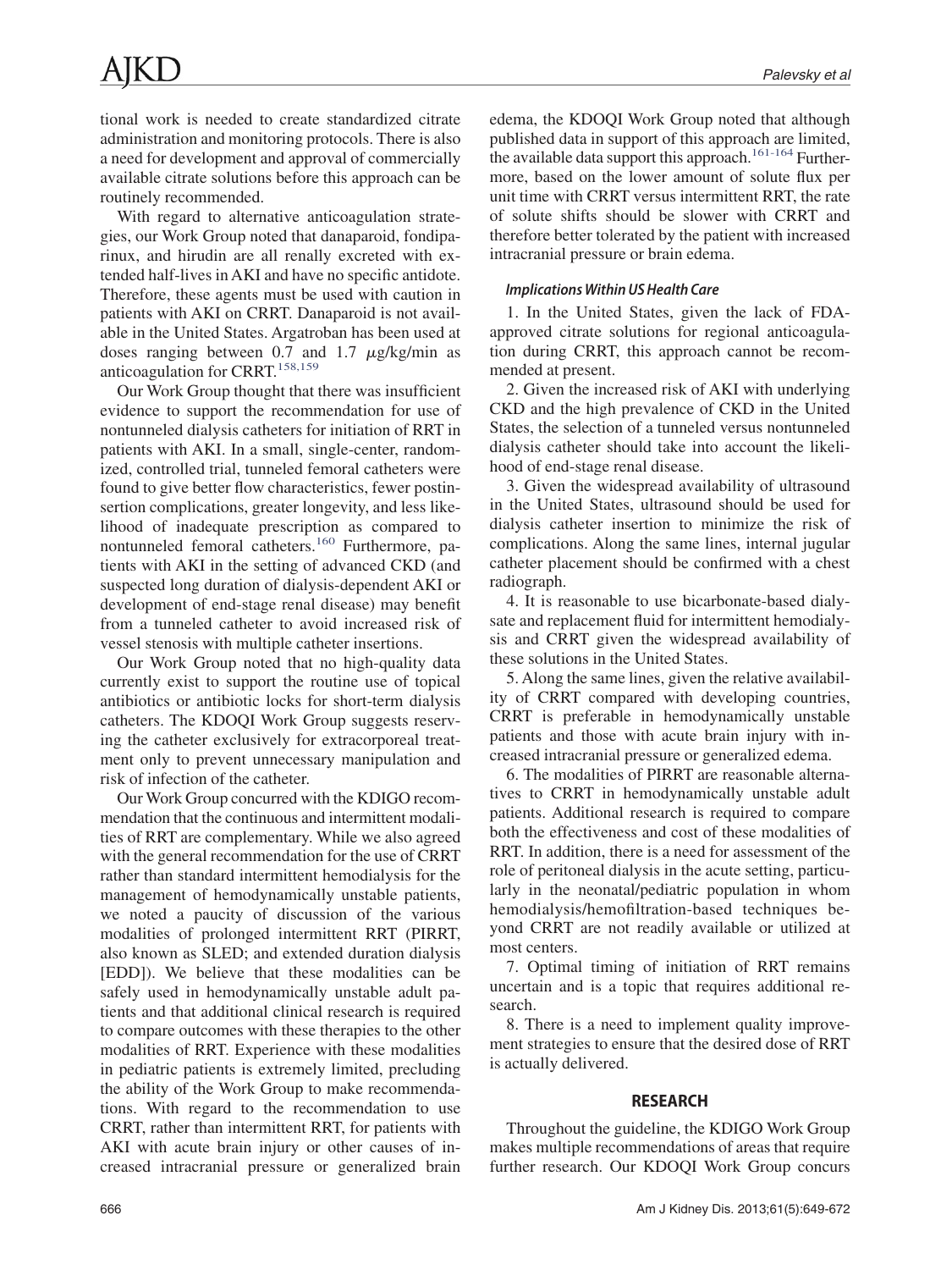with the critical importance for further research in these areas. In particular, we note that the majority of the KDIGO recommendation statements are based on relatively low levels of evidence. Research in these areas is needed to develop the evidence upon which future practice guidelines can be based.

# **CONCLUSION**

The KDIGO Clinical Practice Guideline for AKI represents a landmark effort in improving the care of patients with AKI. The guideline is broad in scope, spanning the spectrum from definition and staging through prevention and nondialytic management and the management of short-term RRT. While our KDOQI Work Group concurred with many of the KDIGO recommendations, we had reservations regarding several aspects of the guideline. Our Work Group recognizes the need for a consensus definition of AKI and commends KDIGO for harmonizing the prior definitions and staging criteria. While we recognized the utility of the consensus definition in the epidemiology and clinical research arenas, we do not believe that it is sufficiently validated for use in the diagnosis and clinical management of patients. In particular, we do not believe that there are sufficient data to support use of the stage-based management approach proposed in the KDIGO guidelines. Rather, management of patients with AKI should be based on assessment of overall clinical status, including specific cause of AKI, trends in kidney function over time, comorbid conditions, assessment of volume status, and concomitant acid-base and electrolyte disturbances. While we generally agreed with the recommendations for prevention and nondialytic management of AKI, including the prevention of contrast-induced AKI, we note the paucity of high-level evidence and the absence of highly effective therapies. While we can support the use of protocol-based management of perioperative patients and patients with sepsis to decrease the risk of AKI, we note that such protocols need to be further developed and validated and do not believe that there are sufficient data to benchmark care based on the implementation of such protocols. With regard to the management of RRT in AKI, while we are in general agreement with the KDIGO recommendations, we have some reservations regarding the application of several of these to care in the United States. Given the lack of FDA-approved citrate solutions for regional anticoagulation during CRRT, we do not believe that this approach can be currently recommended; however, we believe that this will need to be reconsidered if approved citrate solutions become available. We also note that the KDIGO recommendations provide little discussion of the modalities of PIRRT and believe that these modalities are a reasonable alternative to CRRT in hemodynamically unstable patients.

# **ACKNOWLEDGEMENTS**

Guideline recommendations included in this article originally were published in *Kidney International Supplements* and were reproduced with permission from KDIGO.

We thank Drs Jeffrey Berns, Michael Choi, Holly Kramer, Michael Rocco, and Joseph Vassalotti for careful review of this manuscript; and Kerry Willis and Emily Howell from the National Kidney Foundation for their help in coordinating the work of the group and preparing the manuscript.

*Financial Disclosure:* Dr Chawla has consulted for Abbott Medical, Affymax Medical, Alere Medical, AM Pharma, Astute Medical, Covidien Medical, Gambro Medical, and Sanofi; has received grant support from Eli Lilly, Medical University of South Carolina and UPMC; has lectured for Nxstage Medical and Gambro; and holds MAKO Corp stock. Dr Liu has received research support from Abbott and CMIC; has served on the Scientific Advisory board for Complexa, the Data and Safety Monitoring Board for Cytopherx, and the Clinical Events Adjudication Committee for Astute; and holds Amgen stock. Dr Palevsky has research support from Spectral Diagnostics and is a consultant for Sanofi, Complexa and Cytopherx. Dr Thakar is a member of the Clinical Events Committee of Cytopherx; is Co-Editor of *Springer Nephrology*; and has offered clinical trial support to Reata. Dr Tolwani has consulted for Gambro Renal Products and served as an expert panelist for Gambro Renal Products. Dr Waikar is consultant for CVS Caremark, Bio Trends Research Group, and Salix; and has served as expert witness for GE Healthcare, North Star Rx, and Salix. Drs Brophy, Parikh, and Weisbord have no financial relationships with any commercial entity producing health care-related products and/or services.

# **REFERENCES**

<span id="page-18-0"></span>1. Kidney Disease: Improving Global Outcomes (KDIGO) Acute Kidney Injury Work Group. KDIGO Clinical Practice Guideline for Acute Kidney Injury. *Kidney Int Suppl*. 2012;2:1-138.

<span id="page-18-1"></span>2. Levy EM, Viscoli CM, Horwitz RI. The effect of acute renal failure on mortality. A cohort analysis. *JAMA*. 1996;275(19):1489- 1494.

3. Lassnigg A, Schmidlin D, Mouhieddine M, et al. Minimal changes of serum creatinine predict prognosis in patients after cardiothoracic surgery: a prospective cohort study. *J Am Soc Nephrol*. 2004;15(6):1597-1605.

<span id="page-18-4"></span>4. Chertow GM, Burdick E, Honour M, Bonventre JV, Bates DW. Acute kidney injury, mortality, length of stay, and costs in hospitalized patients. *J Am Soc Nephrol*. 2005;16(11):3365-3370.

5. Uchino S, Bellomo R, Goldsmith D, Bates S, Ronco C. An assessment of the RIFLE criteria for acute renal failure in hospitalized patients. *Crit Care Med*. 2006;34(7):1913-1917.

6. Hoste EA, Kellum JA. Acute renal failure in the critically ill: impact on morbidity and mortality. *Contrib Nephrol*. 2004;144: 1-11.

<span id="page-18-2"></span>7. Mehta RL, Kellum JA, Shah SV, et al. Acute Kidney Injury Network (AKIN): report of an initiative to improve outcomes in acute kidney injury. *Crit Care*. 2007;11(2):R31.

8. Levin A, Warnock DG, Mehta RL, et al. Improving outcomes from acute kidney injury: report of an initiative. *Am J Kidney Dis*. 2007;50(1):1-4.

<span id="page-18-3"></span>9. Kellum JA, Bellomo R, Ronco C. The concept of acute kidney injury and the RIFLE criteria. *Contrib Nephrol*. 2007;156: 10-16.

10. Uchino S. The epidemiology of acute renal failure in the world. *Curr Opin Crit Care*. 2006;12(6):538-543.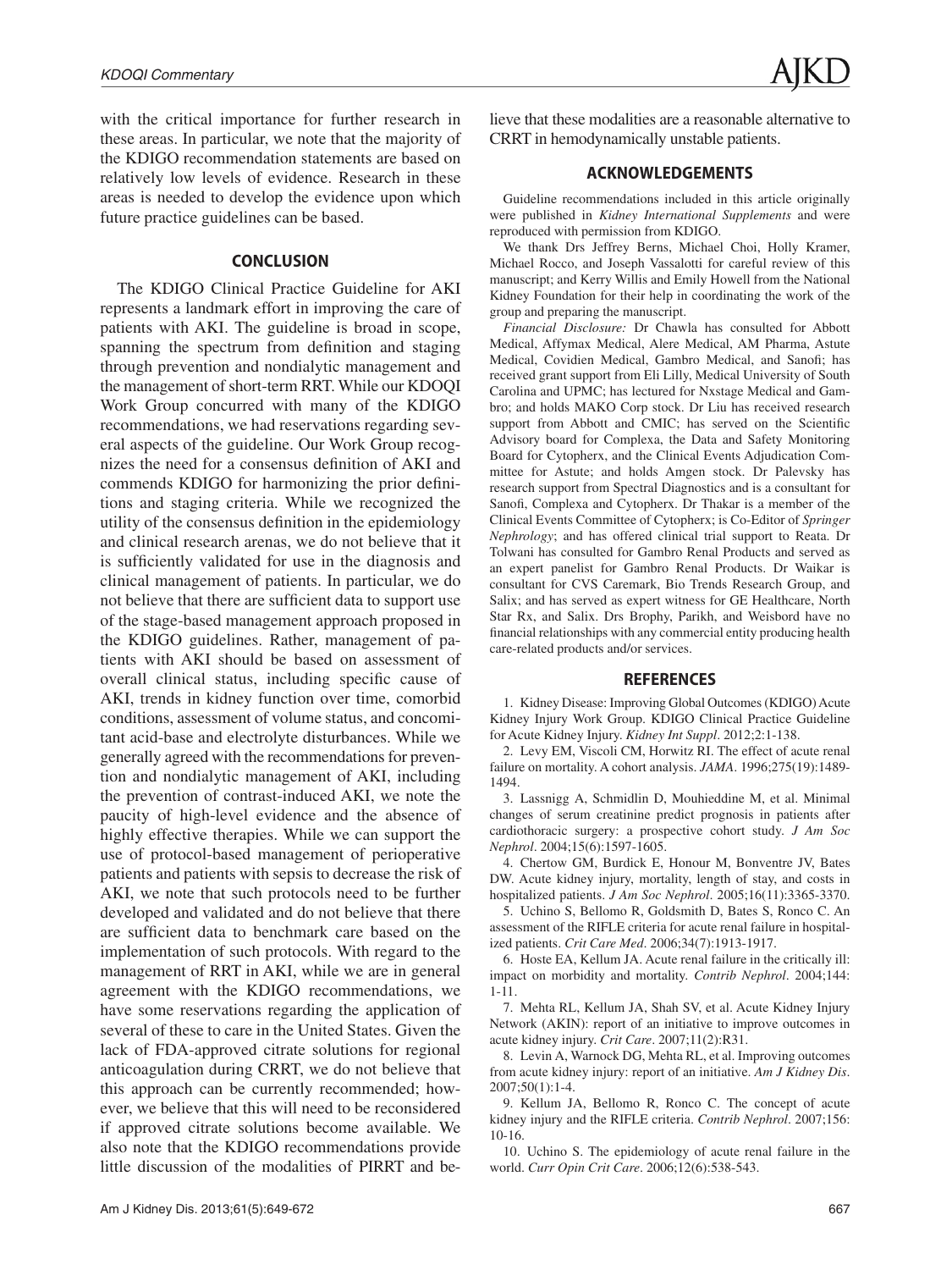<span id="page-19-20"></span>11. Palevsky PM, Zhang JH, O'Connor TZ, et al. Intensity of renal support in critically ill patients with acute kidney injury. *N Engl J Med*. 2008;359(1):7-20.

<span id="page-19-19"></span>12. Bellomo R, Cass A, Cole L, et al. Intensity of continuous renal-replacement therapy in critically ill patients. *N Engl J Med*. 2009;361(17):1627-1638.

<span id="page-19-0"></span>13. Lo LJ, Go AS, Chertow GM, et al. Dialysis-requiring acute renal failure increases the risk of progressive chronic kidney disease. *Kidney Int*. 2009;76(8):893-899.

14. Ishani A, Xue JL, Himmelfarb J, et al. Acute kidney injury increases risk of ESRD among elderly. *J Am Soc Nephrol*. 2009; 20(1):223-228.

15. Wald R, Quinn RR, Luo J, et al. Chronic dialysis and death among survivors of acute kidney injury requiring dialysis. *JAMA*. 2009;302(11):1179-1185.

<span id="page-19-9"></span>16. Bucaloiu ID, Kirchner HL, Norfolk ER, Hartle JE II, Perkins RM. Increased risk of death and de novo chronic kidney disease following reversible acute kidney injury. *Kidney Int*. 2012; 81(5):477-485.

17. Wald R, Quinn RR, Adhikari NK, et al. Risk of chronic dialysis and death following acute kidney injury. *Am J Med*. 2012;125(6):585-593.

<span id="page-19-1"></span>18. Mehta RL, Chertow GM. Acute renal failure definitions and classification: time for change? *J Am Soc Nephrol*. 2003;14(8):2178- 2187.

<span id="page-19-2"></span>19. Bellomo R, Ronco C, Kellum JA, Mehta RL, Palevsky P. Acute renal failure—definition, outcome measures, animal models, fluid therapy and information technology needs: the Second International Consensus Conference of the Acute Dialysis Quality Initiative (ADQI) Group. *Crit Care*. 2004;8(4):R204-R212.

<span id="page-19-3"></span>20. Akcan-Arikan A, Zappitelli M, Loftis LL, Washburn KK, Jefferson LS, Goldstein SL. Modified RIFLE criteria in critically ill children with acute kidney injury. *Kidney Int*. 2007;71(10):1028- 1035.

<span id="page-19-4"></span>21. AGREE Collaboration. Development and validation of an international appraisal instrument for assessing the quality of clinical practice guidelines: the AGREE project. *Qual Saf Health Care*. 2003;12(1):18-23.

22. Brouwers MC, Kho ME, Browman GP, et al. AGREE II: advancing guideline development, reporting and evaluation in health care. *J Clin Epidemiol*. 2010;63(12):1308-1311.

<span id="page-19-5"></span>23. AGREE Next Steps Consortium. The AGREE II Instrument. 2009. [http://www.agreetrust.org.](http://www.agreetrust.org) Accessed October 2, 2012.

24. Ricci Z, Cruz D, Ronco C. The RIFLE criteria and mortality in acute kidney injury: a systematic review. *Kidney Int*. 2008;73(5): 538-546.

<span id="page-19-6"></span>25. Friedrich JO, Adhikari N, Herridge MS, Beyene J. Metaanalysis: low-dose dopamine increases urine output but does not prevent renal dysfunction or death. *Ann Intern Med*. 2005;142(7): 510-524.

26. Mehta RL, Pascual MT, Soroko S, Chertow GM. Diuretics, mortality, and nonrecovery of renal function in acute renal failure. *JAMA*. 2002;288(20):2547-2553.

<span id="page-19-7"></span>27. Newsome BB, Warnock DG, McClellan WM, et al. Longterm risk of mortality and end-stage renal disease among the elderly after small increases in serum creatinine level during hospitalization for acute myocardial infarction. *Arch Intern Med*. 2008;168(6):609-616.

<span id="page-19-8"></span>28. Coca SG, King JT Jr, Rosenthal RA, Perkal MF, Parikh CR. The duration of postoperative acute kidney injury is an additional parameter predicting long-term survival in diabetic veterans. *Kidney Int*. 2010;78(9):926-933.

29. Chawla LS, Amdur RL, Amodeo S, Kimmel PL, Palant CE. The severity of acute kidney injury predicts progression to chronic kidney disease. *Kidney Int*. 2011;79(12):1361-1369.

30. James MT, Ghali WA, Knudtson ML, et al. Associations between acute kidney injury and cardiovascular and renal outcomes after coronary angiography. *Circulation*. 2011;123(4):409- 416.

<span id="page-19-10"></span>31. Greenbaum LA, Munoz A, Schneider MF, et al. The association between abnormal birth history and growth in children with CKD. *Clin J Am Soc Nephrol*. 2011;6(1):14-21.

<span id="page-19-11"></span>32. Brunkhorst FM, Engel C, Bloos F, et al. Intensive insulin therapy and pentastarch resuscitation in severe sepsis. *N Engl J Med*. 2008;358(2):125-139.

33. Schortgen F, Lacherade JC, Bruneel F, et al. Effects of hydroxyethylstarch and gelatin on renal function in severe sepsis: a multicentre randomised study. *Lancet*. 2001;357(9260):911-916.

34. Myburgh JA, Finfer S, Bellomo R, et al. Hydroxyethyl starch or saline for fluid resuscitation in intensive care. *N Engl J Med*. 2012;367(20):1901-1911.

35. Perner A, Haase N, Guttormsen AB, et al. Hydroxyethyl starch 130/0.42 versus Ringer's acetate in severe sepsis. *N Engl J Med*. 2012; 367(2):124-134.

36. Zarychanski R, Abou-Setta AM, Turgeon AF, et al. Association of hydroxyethyl starch administration with mortality and acute kidney injury in critically ill patients requiring volume resuscitation. A systematic review and meta-analysis. *JAMA*. 2013; 309(7):678-688.

<span id="page-19-12"></span>37. Finfer S, Bellomo R, Boyce N, French J, Myburgh J, Norton R. A comparison of albumin and saline for fluid resuscitation in the intensive care unit. *N Engl J Med*. 2004;350(22):2247- 2256.

38. Myburgh J, Cooper DJ, Finfer S, et al. Saline or albumin for fluid resuscitation in patients with traumatic brain injury. *N Engl J Med*. 2007;357(9):874-884.

<span id="page-19-13"></span>39. Gines P, Tito L, Arroyo V, et al. Randomized comparative study of therapeutic paracentesis with and without intravenous albumin in cirrhosis. *Gastroenterology*. 1988;94(6):1493-1502.

40. Sort P, Navasa M, Arroyo V, et al. Effect of intravenous albumin on renal impairment and mortality in patients with cirrhosis and spontaneous bacterial peritonitis. *N Engl J Med*. 1999; 341(6):403-409.

<span id="page-19-14"></span>41. Salerno F, Gerbes A, Gines P, Wong F, Arroyo V. Diagnosis, prevention and treatment of hepatorenal syndrome in cirrhosis. *Gut*. 2007;56(9):1310-1318.

<span id="page-19-15"></span>42. Yunos NM, Bellomo R, Hegarty C, Story D, Ho L, Bailey M. Association between a chloride-liberal vs chloride-restrictive intravenous fluid administration strategy and kidney injury in critically ill adults. *JAMA*. 2012;308(15):1566-1572.

43. Shaw AD, Bagshaw SM, Goldstein SL, et al. Major complications, mortality, and resource utilization after open abdominal surgery: 0.9% saline compared to Plasma-Lyte. *Ann Surg*. 2012; 255(5):821-829.

<span id="page-19-16"></span>44. De Backer D, Biston P, Devriendt J, et al. Comparison of dopamine and norepinephrine in the treatment of shock. *N Engl J Med*. 2010;362(9):779-789.

<span id="page-19-17"></span>45. De Backer D, Aldecoa C, Njimi H, Vincent JL. Dopamine versus norepinephrine in the treatment of septic shock: a metaanalysis. *Crit Care Med*. 2012;40(3):725-730.

46. Vasu TS, Cavallazzi R, Hirani A, Kaplan G, Leiby B, Marik PE. Norepinephrine or dopamine for septic shock: systematic review of randomized clinical trials. *J Intensive Care Med*. 2012; 27(3):172-178.

<span id="page-19-18"></span>47. Rivers E, Nguyen B, Havstad S, et al. Early goal-directed therapy in the treatment of severe sepsis and septic shock. *N Engl J Med*. 2001;345(19):1368-1377.

48. Lin SM, Huang CD, Lin HC, Liu CY, Wang CH, Kuo HP. A modified goal-directed protocol improves clinical outcomes in intensive care unit patients with septic shock: a randomized controlled trial. *Shock*. 2006;26(6):551-557.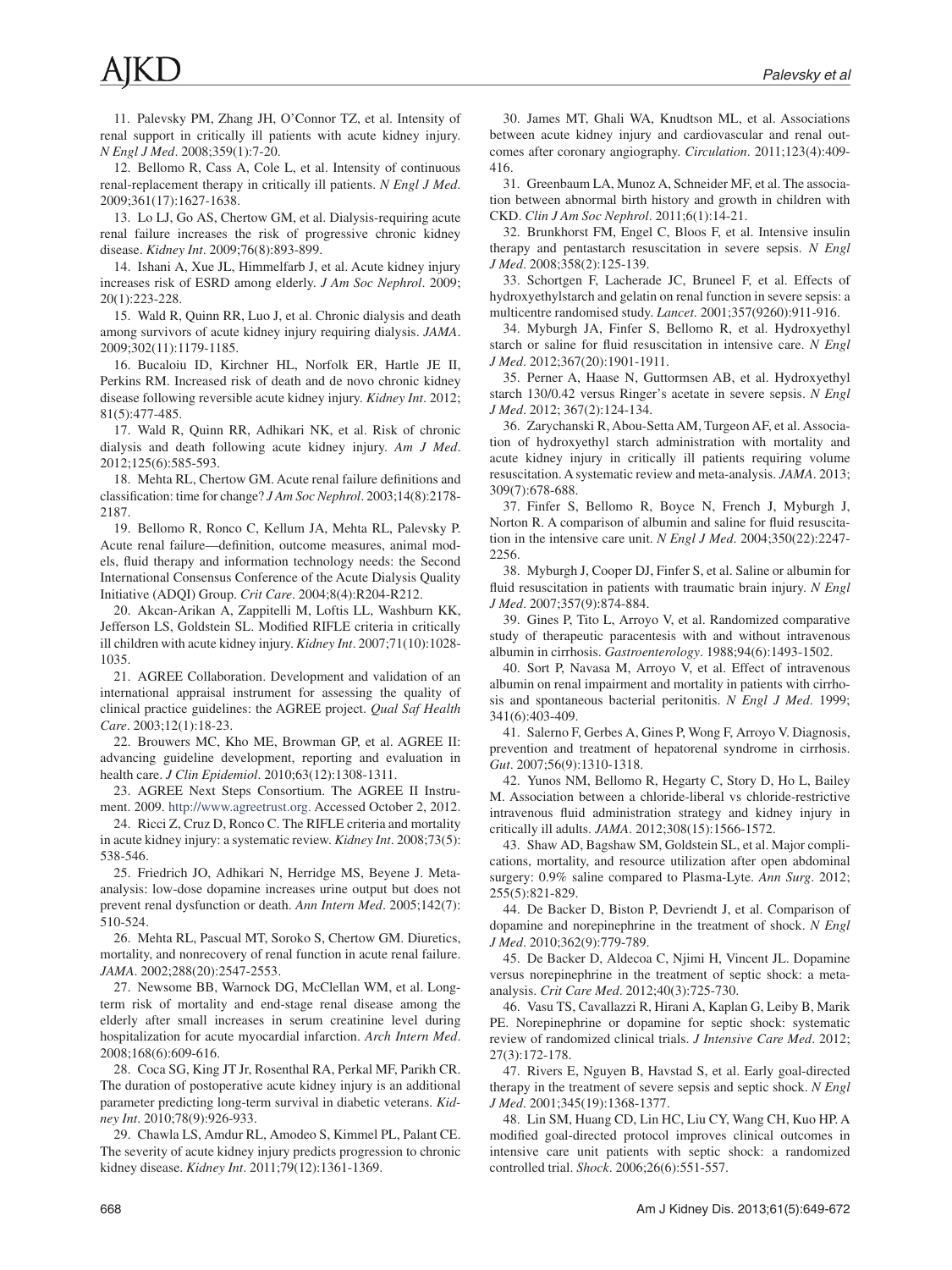<span id="page-20-0"></span>49. Jones AE, Focht A, Horton JM, Kline JA. Prospective external validation of the clinical effectiveness of an emergency department-based early goal-directed therapy protocol for severe sepsis and septic shock. *Chest*. 2007;132(2):425-432.

50. Nguyen HB, Corbett SW, Menes K, et al. Early goaldirected therapy, corticosteroid, and recombinant human activated protein C for the treatment of severe sepsis and septic shock in the emergency department. *Acad Emerg Med*. 2006;13(1):109-113.

51. Rhodes A, Bennett ED. Early goal-directed therapy: an evidence-based review. *Crit Care Med*. 2004;32(11)(suppl):S448- S450.

52. Crowe CA, Mistry CD, Rzechula K, Kulstad CE. Evaluation of a modified early goal-directed therapy protocol. *Am J Emerg Med*. 2010;28(6):689-693.

<span id="page-20-1"></span>53. Brienza N, Giglio MT, Marucci M, Fiore T. Does perioperative hemodynamic optimization protect renal function in surgical patients? A meta-analytic study. *Crit Care Med*. 2009;37(6):2079- 2090.

<span id="page-20-2"></span>54. Rudis MI, Basha MA, Zarowitz BJ. Is it time to reposition vasopressors and inotropes in sepsis? *Crit Care Med*. 1996;24(3): 525-537.

<span id="page-20-3"></span>55. Egi M, Bellomo R, Stachowski E, et al. The interaction of chronic and acute glycemia with mortality in critically ill patients with diabetes. *Crit Care Med*. 2011;39(1):105-111.

<span id="page-20-4"></span>56. Fiaccadori E, Maggiore U, Giacosa R, et al. Enteral nutrition in patients with acute renal failure. *Kidney Int*. 2004;65(3):999- 1008.

<span id="page-20-5"></span>57. Casaer MP, Mesotten D, Hermans G, et al. Early versus late parenteral nutrition in critically ill adults. *N Engl J Med*. 2011; 365(6):506-517.

<span id="page-20-6"></span>58. Rice TW, Wheeler AP, Thompson BT, et al. Initial trophic vs full enteral feeding in patients with acute lung injury: the EDEN randomized trial. *JAMA*. 2012;307(8):795-803.

59. Davies AR, Morrison SS, Bailey MJ, et al. A multicenter, randomized controlled trial comparing early nasojejunal with nasogastric nutrition in critical illness. *Crit Care Med*. 2012;40(8): 2342-2348.

<span id="page-20-7"></span>60. Mehta NM, Compher C. A.S.P.E.N. Clinical Guidelines: nutrition support of the critically ill child. *JPEN J Parenter Enteral Nutr*. 2009;33(3):260-276.

<span id="page-20-8"></span>61. Zappitelli M, Goldstein SL, Symons JM, et al. Protein and calorie prescription for children and young adults receiving continuous renal replacement therapy: a report from the Prospective Pediatric Continuous Renal Replacement Therapy Registry Group. *Crit Care Med*. 2008;36(12):3239-3245.

<span id="page-20-9"></span>62. Schetz M, Bove T, Morelli A, Mankad S, Ronco C, Kellum JA. Prevention of cardiac surgery-associated acute kidney injury. *Int J Artif Organs*. 2008;31(2):179-189.

<span id="page-20-10"></span>63. Solomon R, Werner C, Mann D, D'Elia J, Silva P. Effects of saline, mannitol, and furosemide to prevent acute decreases in renal function induced by radiocontrast agents. *N Engl J Med*. 1994;331(21):1416-1420.

64. Majumdar SR, Kjellstrand CM, Tymchak WJ, Hervas-Malo M, Taylor DA, Teo KK. Forced euvolemic diuresis with mannitol and furosemide for prevention of contrast-induced nephropathy in patients with CKD undergoing coronary angiography: a randomized controlled trial. *Am J Kidney Dis*. 2009;54(4):602-609.

<span id="page-20-11"></span>65. Brown CV, Rhee P, Chan L, Evans K, Demetriades D, Velmahos GC. Preventing renal failure in patients with rhabdomyolysis: do bicarbonate and mannitol make a difference? *J Trauma*. 2004;56(6):1191-1196.

<span id="page-20-13"></span><span id="page-20-12"></span>66. Grams ME, Estrella MM, Coresh J, Brower RG, Liu KD. Fluid balance, diuretic use, and mortality in acute kidney injury. *Clin J Am Soc Nephrol*. 2011;6(5):966-973.

67. Jenik AG, Ceriani Cernadas JM, Gorenstein A, et al. A randomized, double-blind, placebo-controlled trial of the effects of prophylactic theophylline on renal function in term neonates with perinatal asphyxia. *Pediatrics*. 2000;105(4):E45.

68. Bakr AF. Prophylactic theophylline to prevent renal dysfunction in newborns exposed to perinatal asphyxia—a study in a developing country. *Pediatr Nephrol*. 2005;20(9):1249-1252.

69. Bhat MA, Shah ZA, Makhdoomi MS, Mufti MH. Theophylline for renal function in term neonates with perinatal asphyxia: a randomized, placebo-controlled trial. *J Pediatr*. 2006;149(2):180- 184.

<span id="page-20-14"></span>70. Eslami Z, Shajari A, Kheirandish M, Heidary A. Theophylline for prevention of kidney dysfunction in neonates with severe asphyxia. *Iran J Kidney Dis*. 2009;3(4):222-226.

<span id="page-20-15"></span>71. Izquierdo MJ, Gomez-Alamillo C, Ortiz F, et al. Acute renal failure associated with use of inhaled tobramycin for treatment of chronic airway colonization with *Pseudomonas aeruginosa*. *Clin Nephrol*. 2006;66(6):464-467.

72. Cannella CA, Wilkinson ST. Acute renal failure associated with inhaled tobramycin. *Am J Health Syst Pharm*. 2006;63(19): 1858-1861.

73. Laporta R, Ussetti P, Carreno MC. Renal toxicity due to inhaled tobramycin in lung transplant recipients. *J Heart Lung Transplant*. 2006;25(5):608.

<span id="page-20-16"></span>74. Kleinberg M. What is the current and future status of conventional amphotericin B? *Int J Antimicrob Agents*. 2006; 27(suppl 1):12-16.

75. Ullmann AJ, Sanz MA, Tramarin A, et al. Prospective study of amphotericin B formulations in immunocompromised patients in 4 European countries. *Clin Infect Dis*. 2006;43(4):e29-e38.

<span id="page-20-17"></span>76. Branch RA. Prevention of amphotericin B-induced renal impairment: a review of the use of sodium supplementation. *Arch Int Med*. 1988;148(11):2389-2394.

<span id="page-20-18"></span>77. Thakar CV, Arrigain S, Worley S, Yared JP, Paganini EP. A clinical score to predict acute renal failure after cardiac surgery. *J Am Soc Nephrol*. 2005;16(1):162-168.

78. Wijeysundera DN, Karkouti K, Dupuis JY, et al. Derivation and validation of a simplified predictive index for renal replacement therapy after cardiac surgery. *JAMA*. 2007;297(16):1801- 1809.

<span id="page-20-19"></span>79. Chawla LS, Zhao Y, Lough FC, Schroeder E, Seneff MG, Brennan JM. Off-pump versus on-pump coronary artery bypass grafting outcomes stratified by preoperative renal function. *J Am Soc Nephrol*. 2012;23(8):1389-1397.

<span id="page-20-20"></span>80. Shroyer AL, Grover FL, Hattler B, et al. On-pump versus off-pump coronary-artery bypass surgery. *N Engl J Med*. 2009; 361(19):1827-1837.

81. Lamy A, Devereaux PJ, Prabhakaran D, et al. Off-pump or on-pump coronary-artery bypass grafting at 30 days. *N Engl J Med*. 2012;366(16):1489-1497.

<span id="page-20-21"></span>82. Choyke PL, Cady J, DePollar SL, Austin H. Determination of serum creatinine prior to iodinated contrast media: is it necessary in all patients? *Tech Urol*. 1998;4(2):65-69.

<span id="page-20-22"></span>83. Chertow GM, Normand SL, McNeil BJ. "Renalism": inappropriately low rates of coronary angiography in elderly individuals with renal insufficiency. *J Am Soc Nephrol*. 2004;15(9):2462- 2468.

<span id="page-20-23"></span>84. Nyman U, Almen T, Aspelin P, Hellstrom M, Kristiansson M, Sterner G. Contrast-medium-induced nephropathy correlated to the ratio between dose in gram iodine and estimated GFR in ml/min. *Acta Radiol*. 2005;46(8):830-842.

85. Laskey WK, Jenkins C, Selzer F, et al. Volume-to-creatinine clearance ratio: a pharmacokinetically based risk factor for prediction of early creatinine increase after percutaneous coronary intervention. *J Am Coll Cardiol*. 2007;50(7):584-590.

86. Nyman U, Bjork J, Aspelin P, Marenzi G. Contrast medium dose-to-GFR ratio: a measure of systemic exposure to predict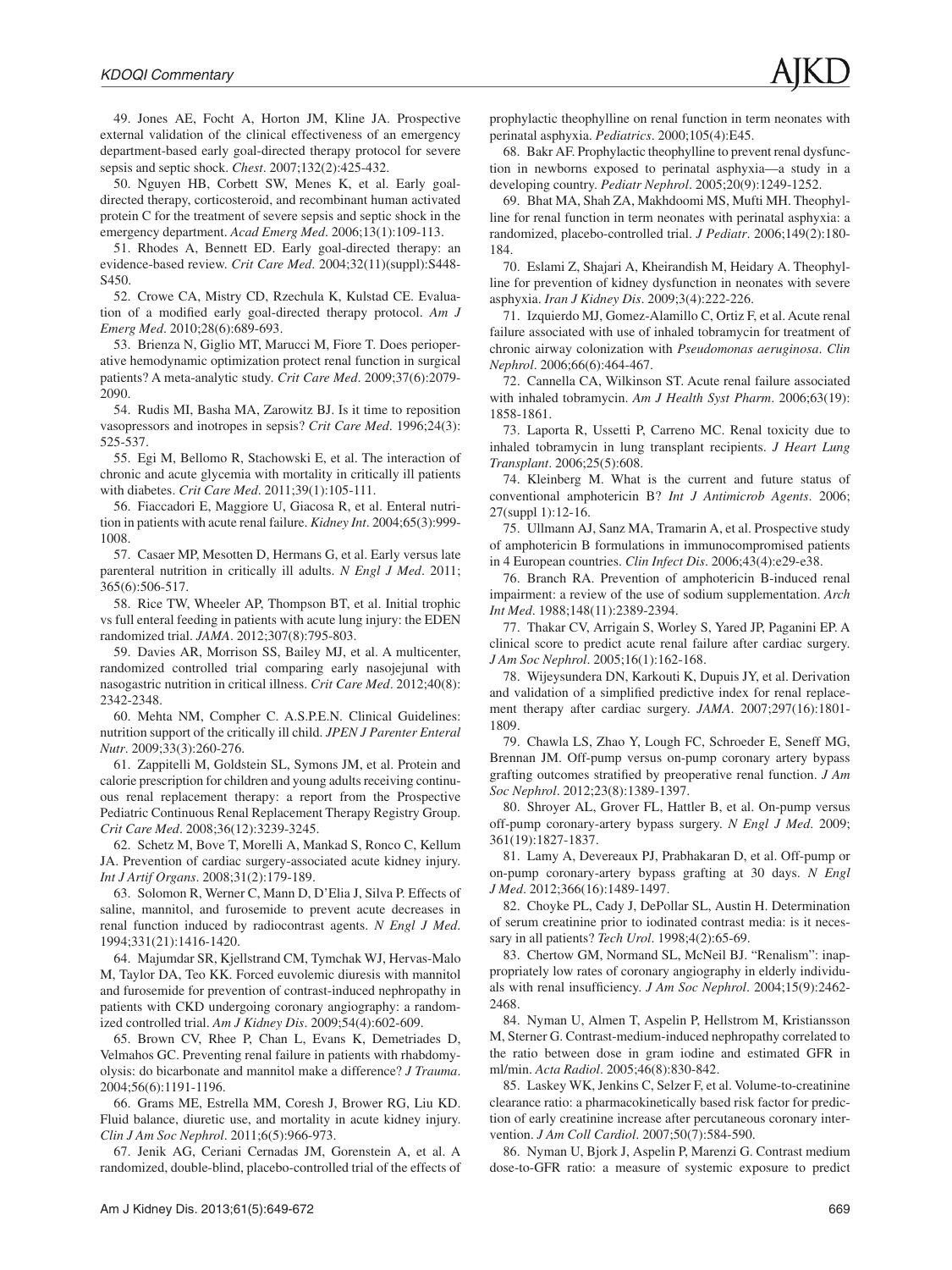contrast-induced nephropathy after percutaneous coronary intervention. *Acta Radiol*. 2008;49(6):658-667.

<span id="page-21-0"></span>87. Barrett BJ, Carlisle EJ. Metaanalysis of the relative nephrotoxicity of high- and low-osmolality iodinated contrast media. *Radiology*. 1993;188(1):171-178.

<span id="page-21-1"></span>88. Aspelin P, Aubry P, Fransson SG, Strasser R, Willenbrock R, Berg KJ. Nephrotoxic effects in high-risk patients undergoing angiography. *N Engl J Med*. 2003;348(6):491-499.

89. Heinrich MC, Haberle L, Muller V, Bautz W, Uder M. Nephrotoxicity of iso-osmolar iodixanol compared with nonionic low-osmolar contrast media: meta-analysis of randomized controlled trials. *Radiology*. 2009;250(1):68-86.

<span id="page-21-2"></span>90. Kushner FG, Hand M, Smith SC Jr, et al. 2009 Focused Updates: ACC/AHA Guidelines for the Management of Patients With ST-Elevation Myocardial Infarction (updating the 2004 Guideline and 2007 Focused Update) and ACC/AHA/SCAI Guidelines on Percutaneous Coronary Intervention (updating the 2005 Guideline and 2007 Focused Update): a report of the American College of Cardiology Foundation/American Heart Association Task Force on Practice Guidelines. *Circulation*. 2009;120(22):2271-2306.

<span id="page-21-3"></span>91. Merten GJ, Burgess WP, Gray LV, et al. Prevention of contrast-induced nephropathy with sodium bicarbonate: a randomized controlled trial. *JAMA*. 2004;291(19):2328-2334.

92. Briguori C, Airoldi F, D'Andrea D, et al. Renal Insufficiency Following Contrast Media Administration Trial (REME-DIAL): a randomized comparison of 3 preventive strategies. *Circulation*. 2007;115(10):1211-1217.

93. Masuda M, Yamada T, Mine T, et al. Comparison of usefulness of sodium bicarbonate versus sodium chloride to prevent contrast-induced nephropathy in patients undergoing an emergent coronary procedure. *Am J Cardiol*. 2007;100(5):781-786.

94. Ozcan EE, Guneri S, Akdeniz B, et al. Sodium bicarbonate, *N*-acetylcysteine, and saline for prevention of radiocontrastinduced nephropathy. A comparison of 3 regimens for protecting contrast-induced nephropathy in patients undergoing coronary procedures. A single-center prospective controlled trial. *Am Heart J*. 2007;154(3):539-544.

95. Pakfetrat M, Nikoo MH, Malekmakan L, et al. A comparison of sodium bicarbonate infusion versus normal saline infusion and its combination with oral acetazolamide for prevention of contrast-induced nephropathy: a randomized, double-blind trial. *Int Urol Nephrol*. 2009;41(3):629-634.

96. Recio-Mayoral A, Chaparro M, Prado B, et al. The renoprotective effect of hydration with sodium bicarbonate plus *N*-acetylcysteine in patients undergoing emergency percutaneous coronary intervention: the RENO Study. *J Am Coll Cardiol*. 2007; 49(12):1283-1288.

97. Brar SS, Shen AY, Jorgensen MB, et al. Sodium bicarbonate vs sodium chloride for the prevention of contrast medium-induced nephropathy in patients undergoing coronary angiography: a randomized trial. *JAMA*. 2008;300(9):1038-1046.

98. Maioli M, Toso A, Leoncini M, et al. Sodium bicarbonate versus saline for the prevention of contrast-induced nephropathy in patients with renal dysfunction undergoing coronary angiography or intervention. *J Am Coll Cardiol*. 2008;52(8):599-604.

99. Vasheghani-Farahani A, Sadigh G, Kassaian SE, et al. Sodium bicarbonate plus isotonic saline versus saline for prevention of contrast-induced nephropathy in patients undergoing coronary angiography: a randomized controlled trial. *Am J Kidney Dis*. 2009;54(4):610-618.

<span id="page-21-4"></span>100. Brown JR, Block CA, Malenka DJ, O'Connor GT, Schoolwerth AC, Thompson CA. Sodium bicarbonate plus *N*-acetylcysteine prophylaxis: a meta-analysis. *JACC Cardiovasc Interv*. 2009; 2(11):1116-1124.

101. Zoungas S, Ninomiya T, Huxley R, et al. Systematic review: sodium bicarbonate treatment regimens for the prevention of contrast-induced nephropathy. *Ann Intern Med*. 2009;151(9): 631-638.

102. Navaneethan SD, Singh S, Appasamy S, Wing RE, Sehgal AR. Sodium bicarbonate therapy for prevention of contrastinduced nephropathy: a systematic review and meta-analysis. *Am J Kidney Dis*. 2009;53(4):617-627.

103. Meier P, Ko DT, Tamura A, Tamhane U, Gurm HS. Sodium bicarbonate-based hydration prevents contrast-induced nephropathy: a meta-analysis. *BMC Med*. 2009;7:23.

104. Hoste EA, De Waele JJ, Gevaert SA, Uchino S, Kellum JA. Sodium bicarbonate for prevention of contrast-induced acute kidney injury: a systematic review and meta-analysis. *Nephrol Dial Transplant*. 2010;25(3):747-758.

105. Joannidis M, Schmid M, Wiedermann CJ. Prevention of contrast media-induced nephropathy by isotonic sodium bicarbonate: a meta-analysis. *Wien Klin Wochenschr*. 2008;120(23-24):742- 748.

106. Hogan SE, L'Allier P, Chetcuti S, et al. Current role of sodium bicarbonate-based preprocedural hydration for the prevention of contrast-induced acute kidney injury: a meta-analysis. *Am Heart J*. 2008;156(3):414-421.

107. Ho KM, Morgan DJ. Use of isotonic sodium bicarbonate to prevent radiocontrast nephropathy in patients with mild preexisting renal impairment: a meta-analysis. *Anaesth Intensive Care*. 2008;36(5):646-653.

108. Kanbay M, Covic A, Coca SG, Turgut F, Akcay A, Parikh CR. Sodium bicarbonate for the prevention of contrast-induced nephropathy: a meta-analysis of 17 randomized trials. *Int Urol Nephrol*. 2009;41(3):617-627.

109. Kunadian V, Zaman A, Spyridopoulos I, Qiu W. Sodium bicarbonate for the prevention of contrast induced nephropathy: a meta-analysis of published clinical trials. *Eur J Radiol*. 2011;79(1): 48-55.

110. Brar SS, Hiremath S, Dangas G, Mehran R, Brar SK, Leon MB. Sodium bicarbonate for the prevention of contrast inducedacute kidney injury: a systematic review and meta-analysis. *Clin J Am Soc Nephrol*. 2009;4(10):1584-1592.

<span id="page-21-5"></span>111. Briguori C, Visconti G, Focaccio A, et al. Renal Insufficiency After Contrast Media Administration Trial II (REMEDIAL II): RenalGuard System in high-risk patients for contrast-induced acute kidney injury. *Circulation*. 2011;124(11):1260-1269.

112. Marenzi G, Ferrari C, Marana I, et al. Prevention of contrast nephropathy by furosemide with matched hydration: the MYTHOS (Induced Diuresis With Matched Hydration Compared to Standard Hydration for Contrast Induced Nephropathy Prevention) trial. *JACC Cardiovasc Interv*. 2012;5(1):90-97.

<span id="page-21-6"></span>113. Tepel M, van der Giet M, Schwarzfeld C, Laufer U, Liermann D, Zidek W. Prevention of radiographic-contrast-agentinduced reductions in renal function by acetylcysteine. *N Engl J Med*. 2000;343(3):180-184.

114. Baker CS, Wragg A, Kumar S, De Palma R, Baker LR, Knight CJ. A rapid protocol for the prevention of contrast-induced renal dysfunction: the RAPPID study. *J Am Coll Cardiol*. 2003; 41(12):2114-2118.

115. Balderramo DC, Verdu MB, Ramacciotti CF, et al. Renoprotective effect of high periprocedural doses of oral *N*-acetylcysteine in patients scheduled to undergo a same-day angiography. *Rev Fac Cien Med Univ Nac Cordoba*. 2004;61(2):13-19.

116. Diaz-Sandoval LJ, Kosowsky BD, Losordo DW. Acetylcysteine to Prevent Angiography-Related Renal Tissue Injury (the APART trial). *Am J Cardiol*. 2002;89(3):356-358.

117. Drager LF, Andrade L, Barros de Toledo JF, Laurindo FR, Machado Cesar LA, Seguro AC. Renal effects of *N*-acetylcysteine in patients at risk for contrast nephropathy: decrease in oxidant stress-mediated renal tubular injury. *Nephrol Dial Transplant*. 2004;19(7):1803-1807.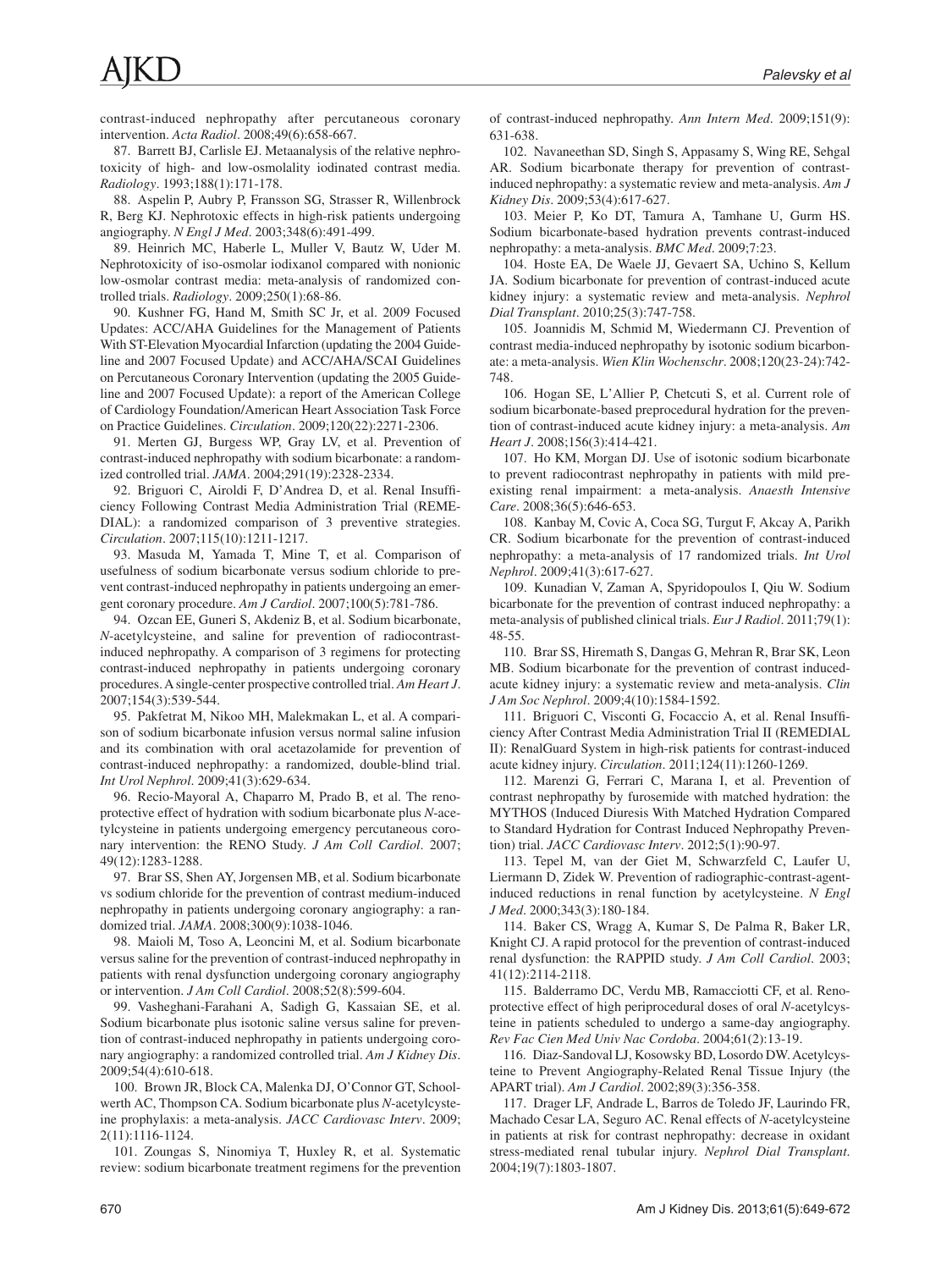118. Kay J, Chow WH, Chan TM, et al. Acetylcysteine for prevention of acute deterioration of renal function following elective coronary angiography and intervention: a randomized controlled trial. *JAMA*. 2003;289(5):553-558.

119. MacNeill BD, Harding SA, Bazari H, et al. Prophylaxis of contrast-induced nephropathy in patients undergoing coronary angiography. *Catheter Cardiovasc Interv*. 2003;60(4):458-461.

120. Marenzi G, Assanelli E, Marana I, et al. *N*-Acetylcysteine and contrast-induced nephropathy in primary angioplasty. *N Engl J Med*. 2006;354(26):2773-2782.

121. Miner SE, Dzavik V, Nguyen-Ho P, et al. *N*-Acetylcysteine reduces contrast-associated nephropathy but not clinical events during long-term follow-up. *Am Heart J*. 2004;148(4):690- 695.

122. Ochoa A, Pellizzon G, Addala S, et al. Abbreviated dosing of *N*-acetylcysteine prevents contrast-induced nephropathy after elective and urgent coronary angiography and intervention. *J Interv Cardiol*. 2004;17(3):159-165.

123. Shyu KG, Cheng JJ, Kuan P. Acetylcysteine protects against acute renal damage in patients with abnormal renal function undergoing a coronary procedure. *J Am Coll Cardiol*. 2002; 40(8):1383-1388.

124. Allaqaband S, Tumuluri R, Malik AM, et al. Prospective randomized study of *N*-acetylcysteine, fenoldopam, and saline for prevention of radiocontrast-induced nephropathy. *Catheter Cardiovasc Interv*. 2002;57(3):279-283.

125. Amini M, Salarifar M, Amirbaigloo A, Masoudkabir F, Esfahani F. *N*-Acetylcysteine does not prevent contrast-induced nephropathy after cardiac catheterization in patients with diabetes mellitus and chronic kidney disease: a randomized clinical trial. *Trials*. 2009;10:45.

126. Azmus AD, Gottschall C, Manica A, et al. Effectiveness of acetylcysteine in prevention of contrast nephropathy. *J Invasive Cardiol*. 2005;17(2):80-84.

127. Briguori C, Manganelli F, Scarpato P, et al. Acetylcysteine and contrast agent-associated nephrotoxicity. *J Am Coll Cardiol*. 2002;40(2):298-303.

128. Carbonell N, Blasco M, Sanjuan R, et al. Intravenous *N*-acetylcysteine for preventing contrast-induced nephropathy: a randomised trial. *Int J Cardiol*. 2007;115(1):57-62.

129. Coyle LC, Rodriguez A, Jeschke RE, Simon-Lee A, Abbott KC, Taylor AJ. Acetylcysteine In Diabetes (AID): a randomized study of acetylcysteine for the prevention of contrast nephropathy in diabetics. *Am Heart J*. 2006;151(5):1032.e9-1032.e12.

130. Durham JD, Caputo C, Dokko J, et al. A randomized controlled trial of N-acetylcysteine to prevent contrast nephropathy in cardiac angiography. *Kidney Int*. 2002;62(6):2202-2207.

131. Fung JW, Szeto CC, Chan WW, et al. Effect of *N*-acetylcysteine for prevention of contrast nephropathy in patients with moderate to severe renal insufficiency: a randomized trial. *Am J Kidney Dis*. 2004;43(5):801-808.

132. Goldenberg I, Shechter M, Matetzky S, et al. Oral acetylcysteine as an adjunct to saline hydration for the prevention of contrast-induced nephropathy following coronary angiography. A randomized controlled trial and review of the current literature. *Eur Heart J*. 2004;25(3):212-218.

133. Gomes VO, Poli de Figueredo CE, Caramori P, et al. *N*-Acetylcysteine does not prevent contrast induced nephropathy after cardiac catheterisation with an ionic low osmolality contrast medium: a multicentre clinical trial. *Heart*. 2005;91(6):774-778.

134. Kefer JM, Hanet CE, Boitte S, Wilmotte L, De Kock M. Acetylcysteine, coronary procedure and prevention of contrastinduced worsening of renal function: which benefit for which patient? *Acta Cardiol*. 2003;58(6):555-560.

135. Oldemeyer JB, Biddle WP, Wurdeman RL, Mooss AN, Cichowski E, Hilleman DE. Acetylcysteine in the prevention of contrast-induced nephropathy after coronary angiography. *Am Heart J*. 2003;146(6):E23.

136. Rashid ST, Salman M, Myint F, et al. Prevention of contrast-induced nephropathy in vascular patients undergoing angiography: a randomized controlled trial of intravenous *N*-acetylcysteine. *J Vasc Surg*. 2004;40(6):1136-1141.

137. Sandhu C, Belli AM, Oliveira DB. The role of *N*-acetylcysteine in the prevention of contrast-induced nephrotoxicity. *Cardiovasc Intervent Radiol*. 2006;29(3):344-347.

138. Webb JG, Pate GE, Humphries KH, et al. A randomized controlled trial of intravenous *N*-acetylcysteine for the prevention of contrast-induced nephropathy after cardiac catheterization: lack of effect. *Am Heart J*. 2004;148(3):422-429.

<span id="page-22-0"></span>139. Kelly AM, Dwamena B, Cronin P, Bernstein SJ, Carlos RC. Meta-analysis: effectiveness of drugs for preventing contrastinduced nephropathy. *Ann Intern Med*. 2008;148(4):284-294.

140. Gonzales DA, Norsworthy KJ, Kern SJ, et al. A metaanalysis of *N*-acetylcysteine in contrast-induced nephrotoxicity: unsupervised clustering to resolve heterogeneity. *BMC Med*. 2007; 5:32.

141. Vaitkus PT, Brar C. *N*-Acetylcysteine in the prevention of contrast-induced nephropathy: publication bias perpetuated by meta-analyses. *Am Heart J*. 2007;153(2):275-280.

142. Trivedi H, Daram S, Szabo A, Bartorelli AL, Marenzi G. High-dose *N*-acetylcysteine for the prevention of contrast-induced nephropathy. *Am J Med*. 2009;122(9):874 e879-815.

<span id="page-22-1"></span>143. ACT Investigators. Acetylcysteine for prevention of renal outcomes in patients undergoing coronary and peripheral vascular angiography: main results from the randomized Acetylcysteine for Contrast-induced nephropathy Trial (ACT).*Circulation*. 2011;124(11): 1250-1259.

<span id="page-22-2"></span>144. Stone GW, McCullough PA, Tumlin JA, et al. Fenoldopam mesylate for the prevention of contrast-induced nephropathy: a randomized controlled trial. *JAMA*. 2003;290(17):2284-2291.

<span id="page-22-3"></span>145. Dai B, Liu Y, Fu L, Li Y, Zhang J, Mei C. Effect of theophylline on prevention of contrast-induced acute kidney injury: a meta-analysis of randomized controlled trials. *Am J Kidney Dis*. 2012;60(3):360-370.

<span id="page-22-4"></span>146. Cruz DN, Goh CY, Marenzi G, Corradi V, Ronco C, Perazella MA. Renal replacement therapies for prevention of radiocontrast-induced nephropathy: a systematic review. *Am J Med*. 2012;125(1):66-78 e63.

<span id="page-22-5"></span>147. Parienti JJ, Thirion M, Megarbane B, et al. Femoral vs jugular venous catheterization and risk of nosocomial events in adults requiring acute renal replacement therapy: a randomized controlled trial. *JAMA*. 2008;299(20):2413-2422.

<span id="page-22-6"></span>148. Barenbrock M, Hausberg M, Matzkies F, de la Motte S, Schaefer RM. Effects of bicarbonate- and lactate-buffered replacement fluids on cardiovascular outcome in CVVH patients. *Kidney Int*. 2000;58(4):1751-1757.

149. McLean AG, Davenport A, Cox D, Sweny P. Effects of lactate-buffered and lactate-free dialysate in CAVHD patients with and without liver dysfunction. *Kidney Int*. 2000;58(4):1765- 1772.

150. Thomas AN, Guy JM, Kishen R, Geraghty IF, Bowles BJ, Vadgama P. Comparison of lactate and bicarbonate buffered haemofiltration fluids: use in critically ill patients. *Nephrol Dial Transplant*. 1997;12(6):1212-1217.

<span id="page-22-8"></span><span id="page-22-7"></span>151. Gotch FA, Sargent JA, Keen ML. Whither goest Kt/V? *Kidney Int Suppl*. 2000;76:S3-S18.

152. Evanson JA, Himmelfarb J, Wingard R, et al. Prescribed versus delivered dialysis in acute renal failure patients. *Am J Kidney Dis*. 1998;32(5):731-738.

153. Venkataraman R, Kellum JA, Palevsky P. Dosing patterns for continuous renal replacement therapy at a large academic medical center in the United States. *J Crit Care*. 2002;17(4):246-250.